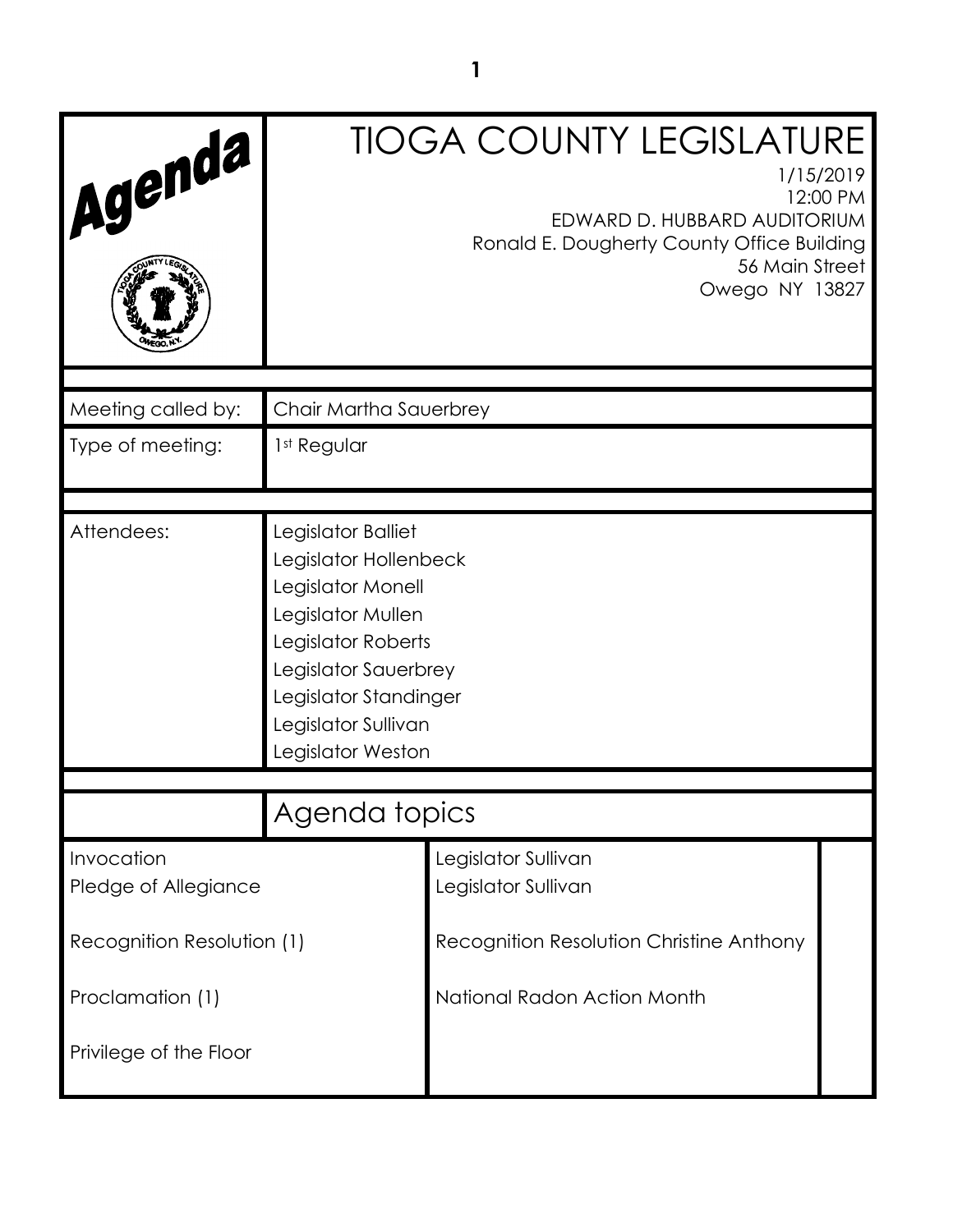| Approval of Minutes                            |  |               | December 11, 2018                                                                                                                                                         |             |
|------------------------------------------------|--|---------------|---------------------------------------------------------------------------------------------------------------------------------------------------------------------------|-------------|
|                                                |  |               |                                                                                                                                                                           |             |
| <b>Petitions, Communications &amp; Notices</b> |  |               |                                                                                                                                                                           |             |
| Appointments/Reappointments                    |  |               | Cornell Cooperative Extension-Legislator                                                                                                                                  |             |
|                                                |  |               | Standinger - 1 year term 2019                                                                                                                                             |             |
| STANDING COMMITTEES 2019                       |  |               |                                                                                                                                                                           |             |
| <b>Reports Standing Committees</b>             |  |               |                                                                                                                                                                           |             |
| <b>RESOLUTIONS:</b>                            |  |               | 1. Appoint Directors Soil & Water Conservation District                                                                                                                   |             |
|                                                |  |               | 2. Appoint Members Fish & Wildlife Management Board                                                                                                                       |             |
|                                                |  |               | 3. Reappoint Member to Tioga County Property Development<br>Corporation (TCPDC) Board                                                                                     |             |
|                                                |  |               | 4. Reappoint Member to Tioga County Property Development<br>Corporation (TCPDC) Board                                                                                     |             |
|                                                |  | nine          | 5. Amendment of the Bylaws of the Tioga County Property<br>Development Corporation (TCPDC), A New York Land Bank<br>to increase the number of board members from seven to |             |
|                                                |  | Health        | 6. Approving Consolidation of Vital Registration Districts<br>between the Town of Nichols & the Village of Nichols Public                                                 |             |
|                                                |  |               | 7. Requesting our State Legislators to provide funding for the<br>establishment of the PFC Joseph Dwyer Peer-to-Peer Support<br>Program for Tioga County                  |             |
|                                                |  |               | 8. Resolution to Approve continued MOU between Tioga<br>County Probation Department and Smart Start                                                                       |             |
|                                                |  |               | 9. Budget Modification to Tioga County Veterans' Service<br>Agency 2019 Budget                                                                                            |             |
|                                                |  |               | 10. Fund FMAS Software Development for Residency Certificates                                                                                                             |             |
|                                                |  |               | 11. Reestablish Prior Year 2018 Capital Project for 2019 Budget                                                                                                           |             |
|                                                |  |               | 12. Reestablish Prior Year 2018 Grants for HHS for 2019 Budget                                                                                                            |             |
|                                                |  |               | 13. Reestablish Prior Year 2018 Grants for 2019 Budget                                                                                                                    |             |
|                                                |  |               | 14. Authorize Acceptance of the<br>NYS 2018-2019<br>Operations Grant and Modify 2019 Budget                                                                               | <b>PSAP</b> |
|                                                |  | <b>Budget</b> | 15. Accept Indigent Legal Services Award and Amend 2019                                                                                                                   |             |
|                                                |  |               | 16. Amend 2019 Budget and Appropriate Funds Public Works                                                                                                                  |             |
|                                                |  |               | 17. Award Design Services to Delta Engineers for West Creek<br>Road Bridge BIN 3335200                                                                                    |             |
|                                                |  |               | 18. Award Design Services to McFarland Johnson Engineers for<br>West River Drive Bridge BIN 3335400                                                                       |             |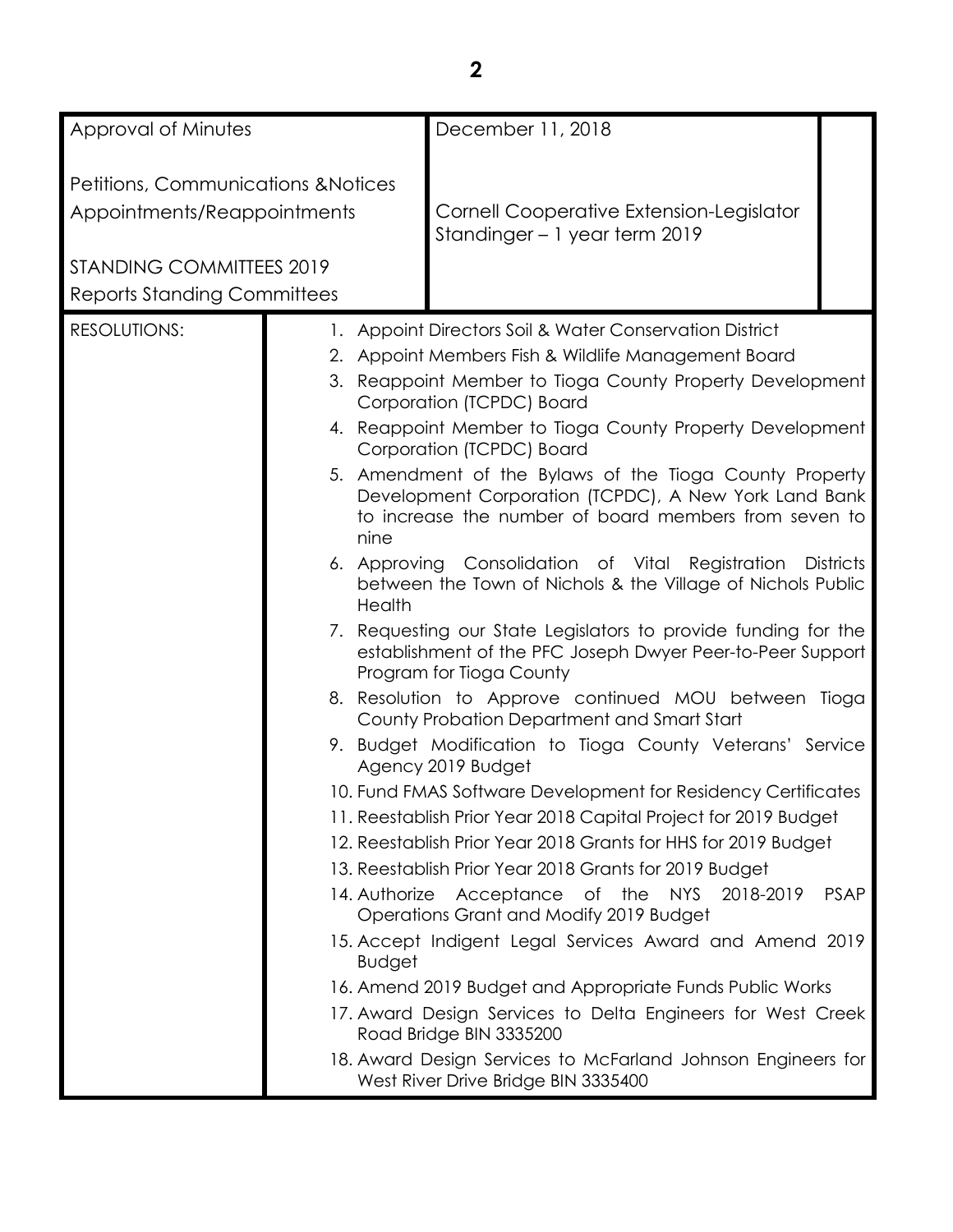| 19. Erroneous Assessment Town of Owego                                        |  |  |
|-------------------------------------------------------------------------------|--|--|
| 20. Erroneous Assessment Town of Owego                                        |  |  |
| 21. Erroneous Assessment Town of Owego                                        |  |  |
| 22. Erroneous Assessment Town of Owego                                        |  |  |
| 23. Erroneous Assessment Town of Spencer                                      |  |  |
| 24. Amend Employee Handbook Non-Union Benefits Policy<br>(formerly Policy 44) |  |  |
| 25. Appointment of Administrative Coroner                                     |  |  |
| 26. Authorize Appointment of Safety Officer (PT)                              |  |  |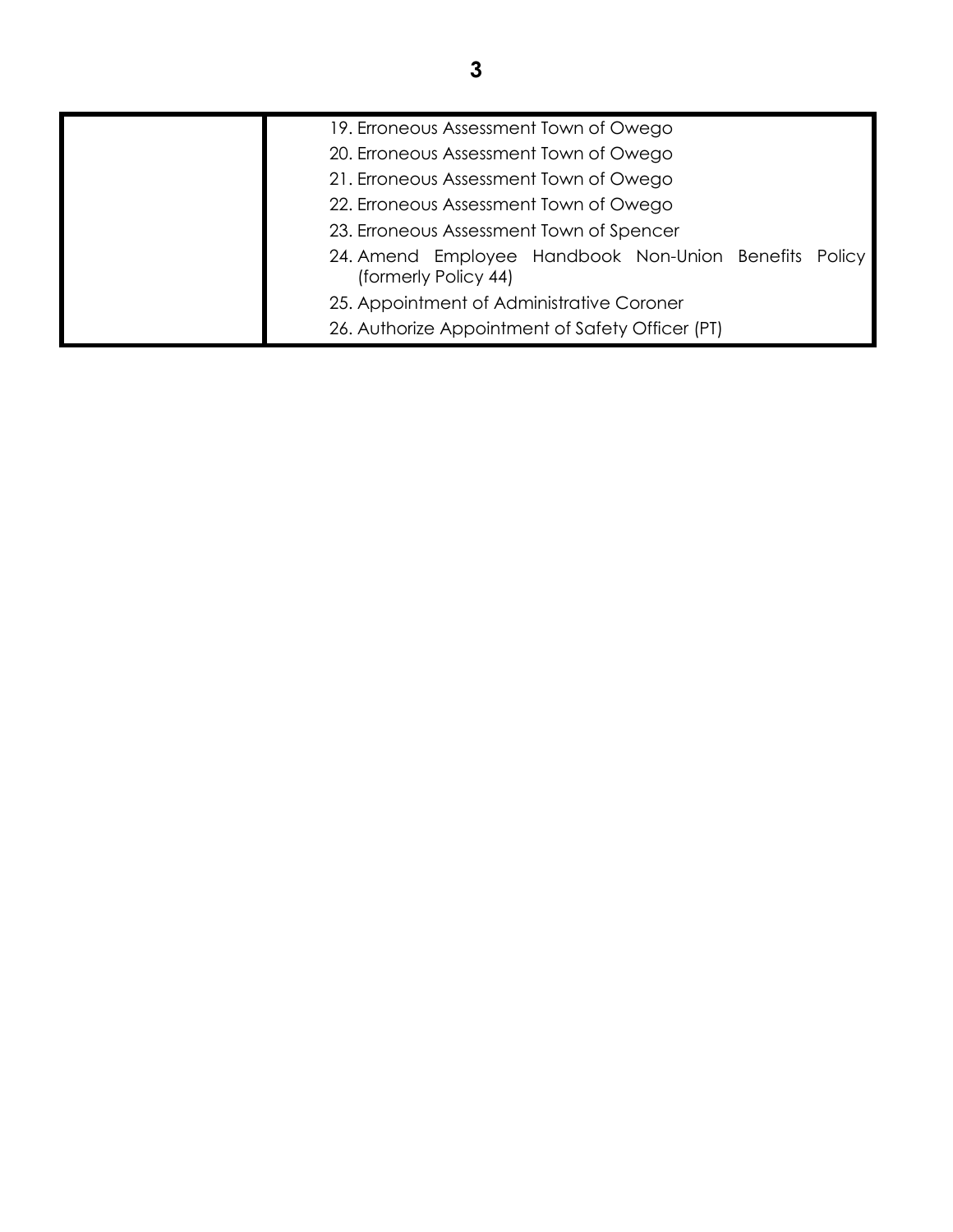RESOLUTION NO. –19 RECOGNITION OF CHRISTINE M. ANTHONY'S 30 YEARS OF DEDICATED SERVICE TO THE TIOGA COUNTY DEPARTMENT OF MOTOR VEHICLES

WHEREAS: Christine M. Anthony was hired as an Account Clerk-Typist on December 12, 1988, and was appointed to the position of Senior Motor Vehicle Clerk in 2002, and was promoted to Supervisor of the Department of Motor Vehicles on January 23, 2006, the position she held until her retirement; and

WHEREAS: Christine Anthony has been extremely dedicated, loyal, and professional in the performance of her duties and responsibilities during her 30 years in the Department of Motor Vehicles; and

WHEREAS: Christine has earned the respect of the County Clerk, Deputy County Clerk, colleagues, and peers throughout Tioga County; and

WHEREAS: Christine Anthony retired on January 4, 2019; now therefore be it

RESOLVED: That the Tioga County Legislature, on its own behalf, as well as on behalf of the citizens of Tioga County, express sincere gratitude to Christine M. Anthony for her 30 years of dedicated and loyal service to the residents of Tioga County; and be it further

RESOLVED: That this resolution be spread upon the minutes of this meeting and a certified copy be presented to this outstanding employee, Christine M. Anthony.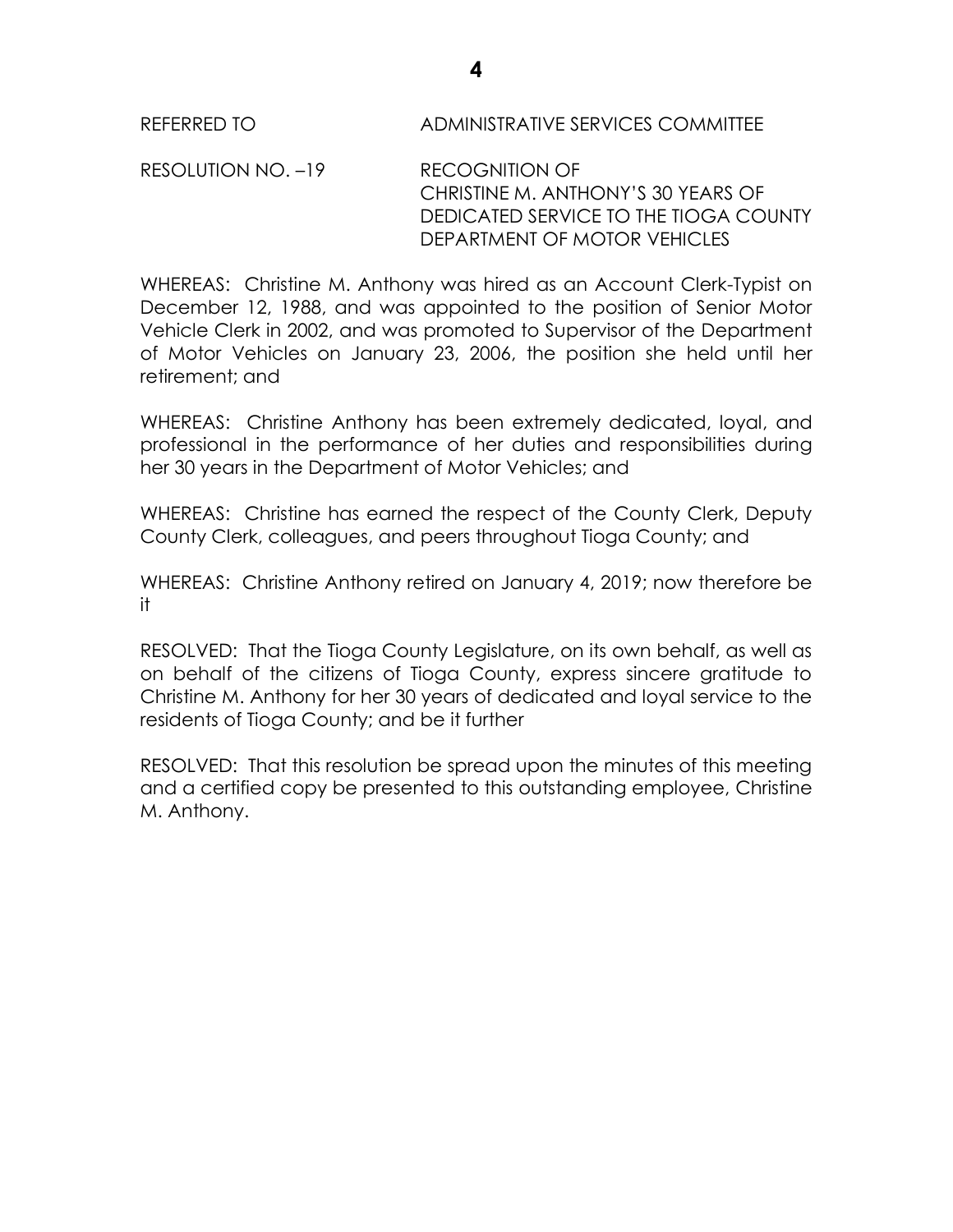#### **County of Tioga EXECUTIVE PROCLAMATION**

WHEREAS: Radon is the leading cause of lung cancer deaths among nonsmokers in America and claims the lives of about 21,000 Americans each year; and

WHEREAS: You can't see, smell or taste radon, but it could be present at a dangerous level in your home; and

WHEREAS: Homes tested to date in Tioga County show 57% have elevated levels above 4 pCi/ℓ in the basement and 36% on the first floor; and

WHEREAS: Radon is constantly being generated by the radium in rocks, soil, water and materials derived from rocks and soils, such as certain building materials; and

WHEREAS: The Environmental Protection Agency (EPA) and the U.S. Surgeon General urge all Americans to protect their health by testing their homes, schools and other buildings for radon; and

WHEREAS: Exposure to radon is a preventable health risk and testing radon levels in your home can help prevent unnecessary exposure; and

WHEREAS: Radon can get into buildings by cracks in solid floors and walls, construction joints, gaps in suspended floors, gaps around service pipes, cavities inside walls or the water supply; and

WHEREAS: For more information on radon, call the New York State Department of Health at 518-402-7556 or email [radon@health.ny.gov.](mailto:radon@health.ny.gov); therefore

The TIOGA COUNTY LEGISLATURE, County of Tioga, does hereby proclaim the month of January 2019 as:

#### NATIONAL RADON ACTION MONTH

and urges all residents to take steps to educate themselves, their families, and the community about the importance of radon testing.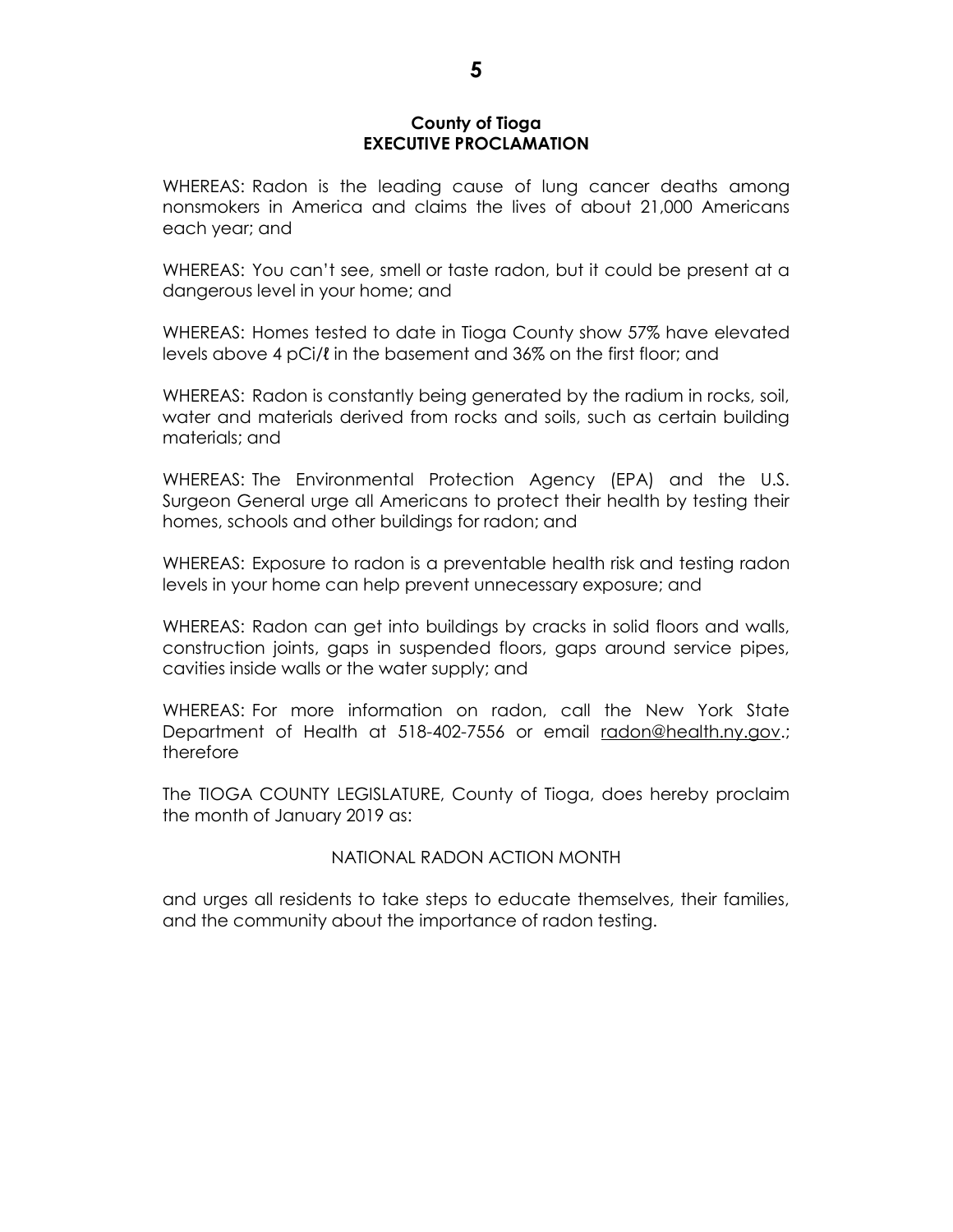# *STANDING COMMITTEES OF THE COUNTY LEGISLATURE OF THE COUNTY OF TIOGA FOR 2019*

|                                                                                   | Chairman          |                   |            |                |
|-----------------------------------------------------------------------------------|-------------------|-------------------|------------|----------------|
| 1. County Clerk,<br><b>Historian, Real Property</b><br><b>Veterans/Elections,</b> | <b>Balliet</b>    | Mullen            | Standinger | Sullivan       |
| 2. Economic Development/<br><b>Planning/Tourism/</b><br><b>Agriculture</b>        | Weston            | <b>Hollenbeck</b> | Mullen     | <b>Roberts</b> |
| 3. Finance/Legal & Safety                                                         | <b>Monell</b>     | All Legislators   |            |                |
| 4. Information Technology                                                         | Sullivan          | <b>Balliet</b>    | Monell     | <b>Roberts</b> |
| 5. Legislative<br>Worksessions/Legislative support                                | Sauerbrey         | All Legislators   |            |                |
| 6. Health & Human Services                                                        | Standinger        | Monell            | Mullen     | Sullivan       |
| 7. Public Safety/ Probation & DWI                                                 | <b>Mullen</b>     | <b>Hollenbeck</b> | Standinger | Weston         |
| <b>8. Public Works/ Capital Projects</b>                                          | <b>Roberts</b>    | <b>Balliet</b>    | Standinger | Weston         |
| 9. Personnel/ADA                                                                  | <b>Hollenbeck</b> | <b>Balliet</b>    | Monell     | Weston         |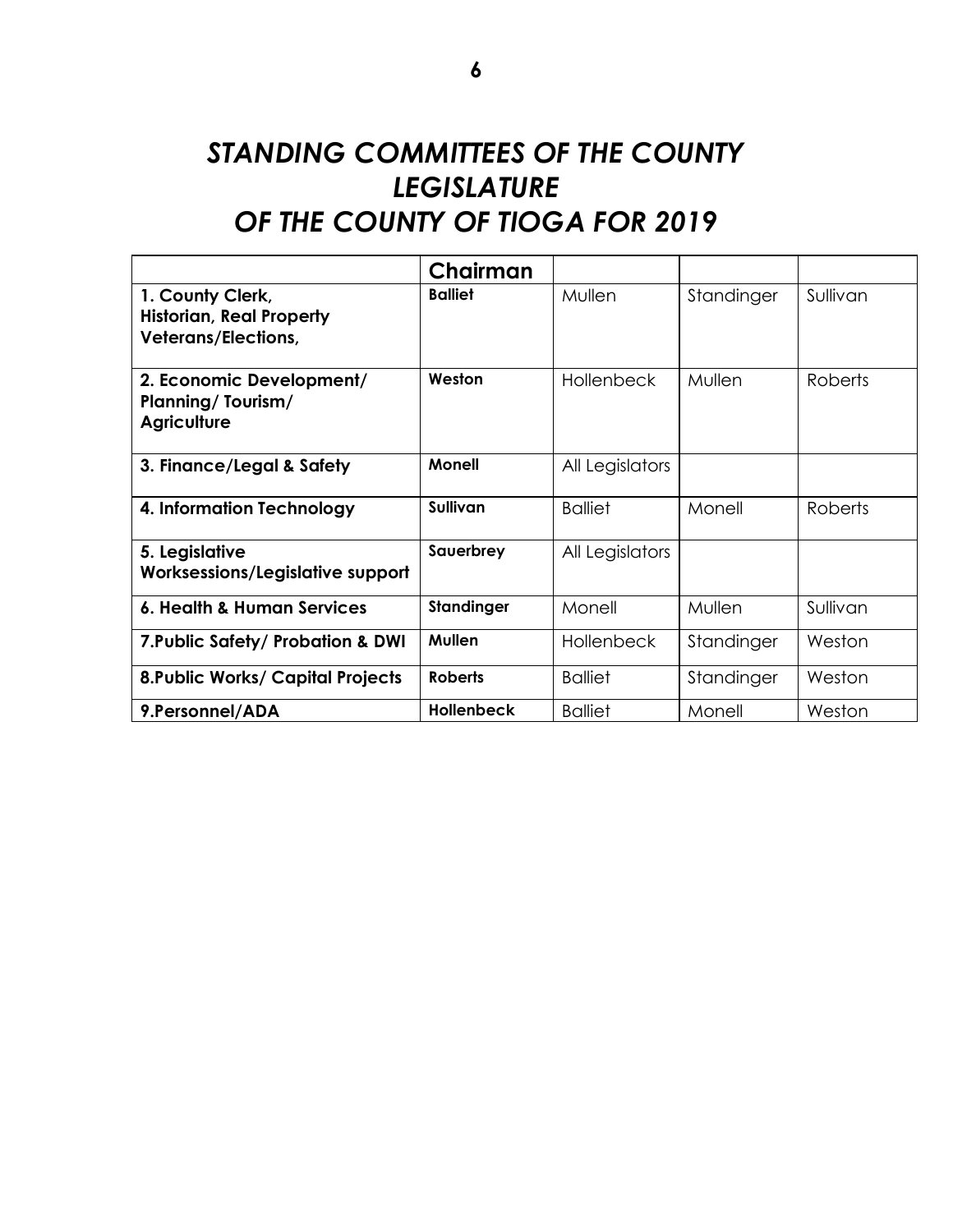RESOLUTION NO. -19 APPOINT DIRECTORS SOIL & WATER CONSERVATION **DISTRICT** 

RESOLVED: That Legislators Dale Weston and Tracy Monell are hereby appointed Directors of the Tioga County Soil and Water Conservation District for a one year term of January 1, 2019 through December 31, 2019.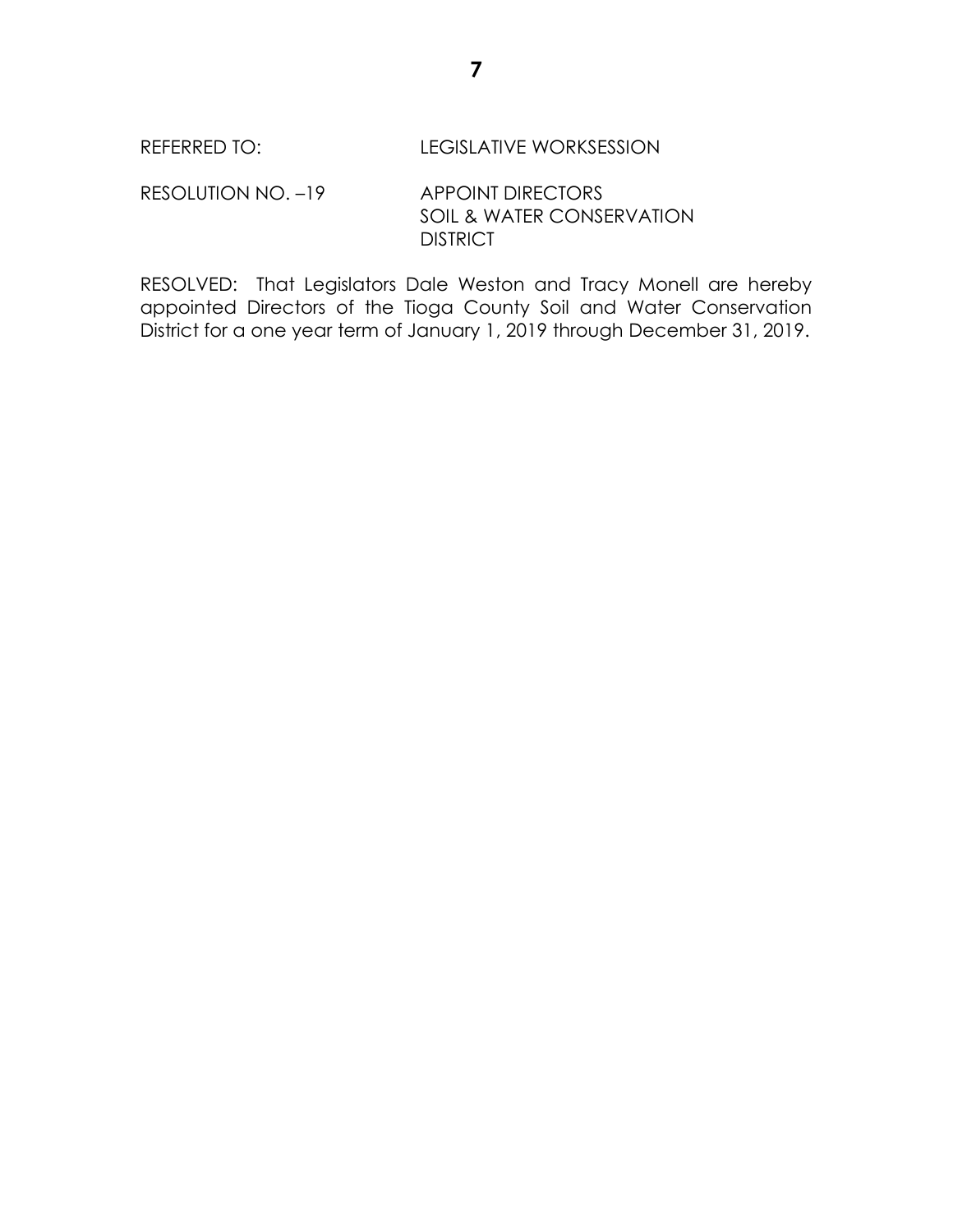RESOLUTION NO. –19 APPOINT MEMBERS FISH & WILDLIFE MANAGEMENT BOARD

WHEREAS: The Board terms for Elected Official Representative and Sportsman Member on the Fish & Wildlife Management Board have expired; and

WHEREAS: Dale Weston, Tioga County Legislator has expressed an interest to continue to serve as the Elected Official Representative to the Fish and Wildlife Management Board; and

WHEREAS: William J. Woods, Jr. has expressed an interest to continue to serve as the Sportsman Member to the Fish and Wildlife Management Board; therefore be it

RESOLVED: That Dale Weston, Tioga County Legislator, be appointed as the Elected Official Representative to the Fish and Wildlife Management Board for a two-year term through December 31, 2020 and William J. Woods, Jr. be appointed as the Sportsman Member to the Fish and Wildlife Management Board for a two-year term through December 31, 2020.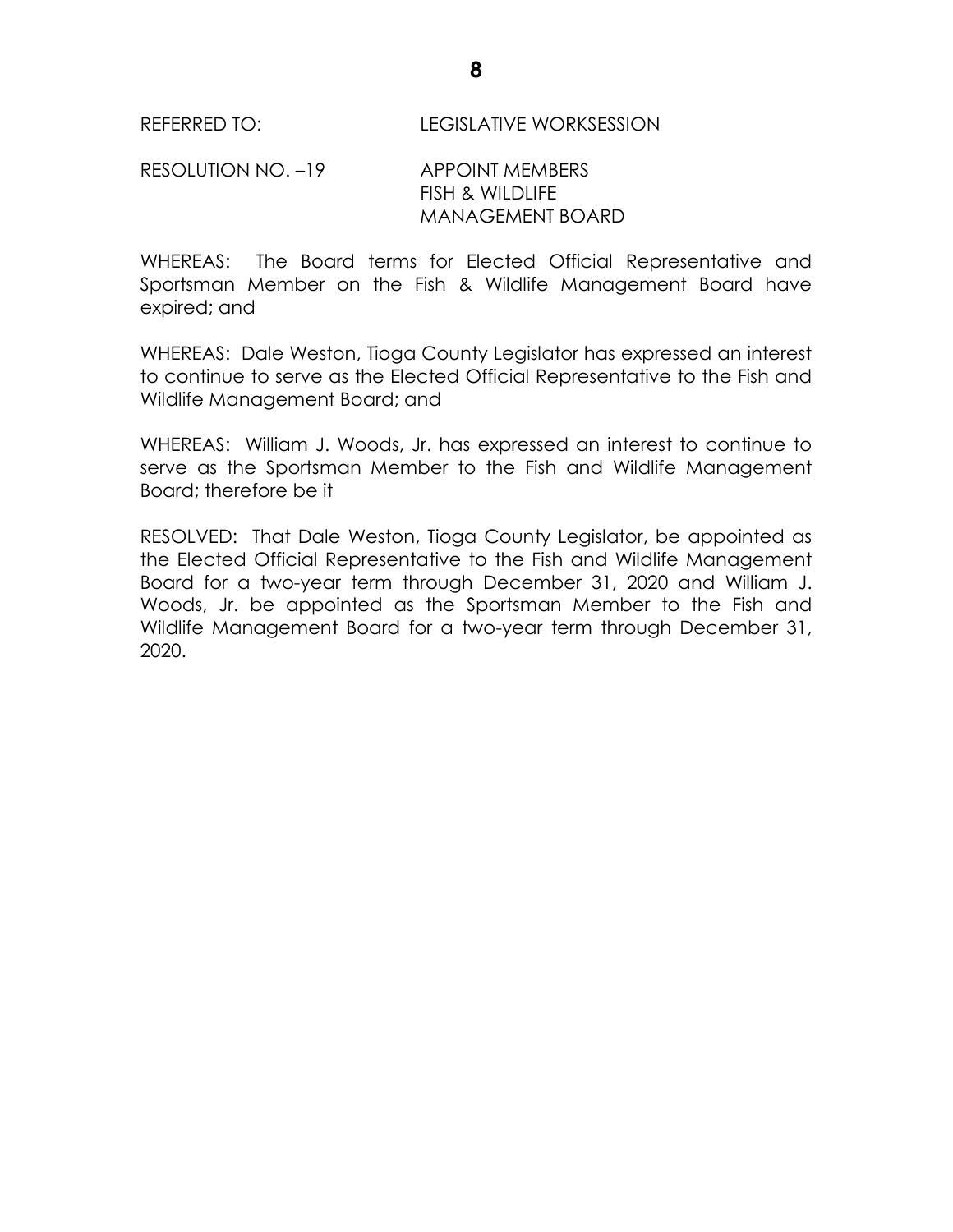## RESOLUTION NO. -19 REAPPOINT MEMBER TO TIOGA COUNTY PROPERTY DEVELOPMENT CORPORATION (TCPDC) BOARD

WHEREAS: Lewis Zorn as Supervisor of the Town of Tioga was appointed as a Tioga County Property Development Corporation Board Member conditioned by his holding of that office for which his term expired on 12/31/2018; and

WHEREAS: The TCPDC Bylaws allow for consecutive terms; and

WHEREAS: Lewis Zorn is willing and able to serve in this position; therefore be it

RESOLVED: That the Tioga County Legislature hereby reappoints Lewis Zorn, Supervisor of the Town of Tioga to the Tioga County Property Development Corporation Board as a Board Member for a two-year term of 1/1/19 – 12/31/20.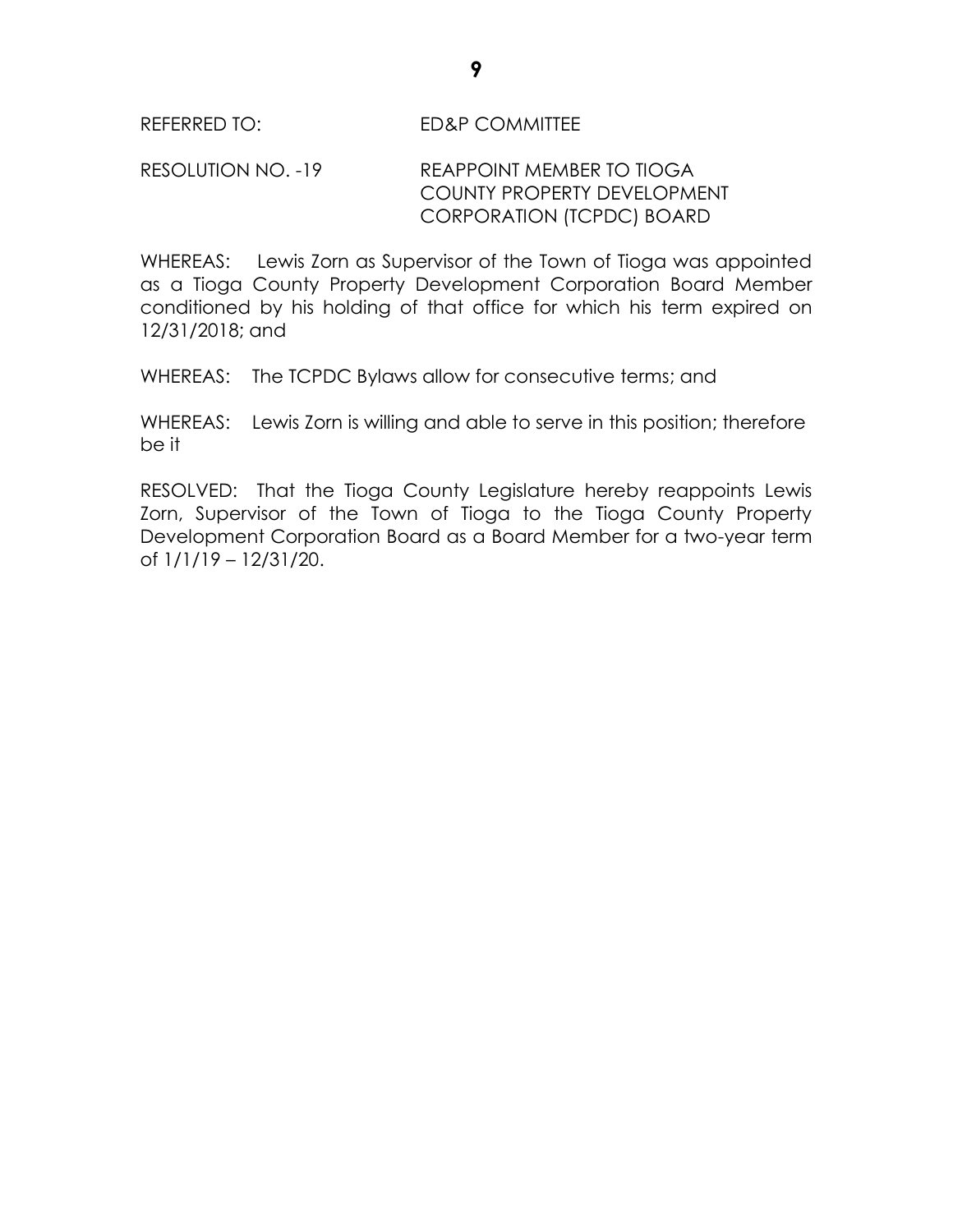## RESOLUTION NO. -19 REAPPOINT MEMBER TO TIOGA COUNTY PROPERTY DEVELOPMENT CORPORATION (TCPDC) BOARD

WHEREAS: Stuart Yetter as Supervisor of the Town of Newark Valley was appointed as a Tioga County Property Development Corporation Board Member conditioned by his holding of that office for which his term expired on 12/31/2018; and

WHEREAS: The TCPDC Bylaws allow for consecutive terms; and

WHEREAS: Stuart Yetter is willing and able to serve in this position; therefore be it

RESOLVED: That the Tioga County Legislature hereby reappoints Stuart Yetter, Supervisor of the Town of Newark Valley to the Tioga County Property Development Corporation Board as a Board Member for a twoyear term of 1/1/19 – 12/31/20.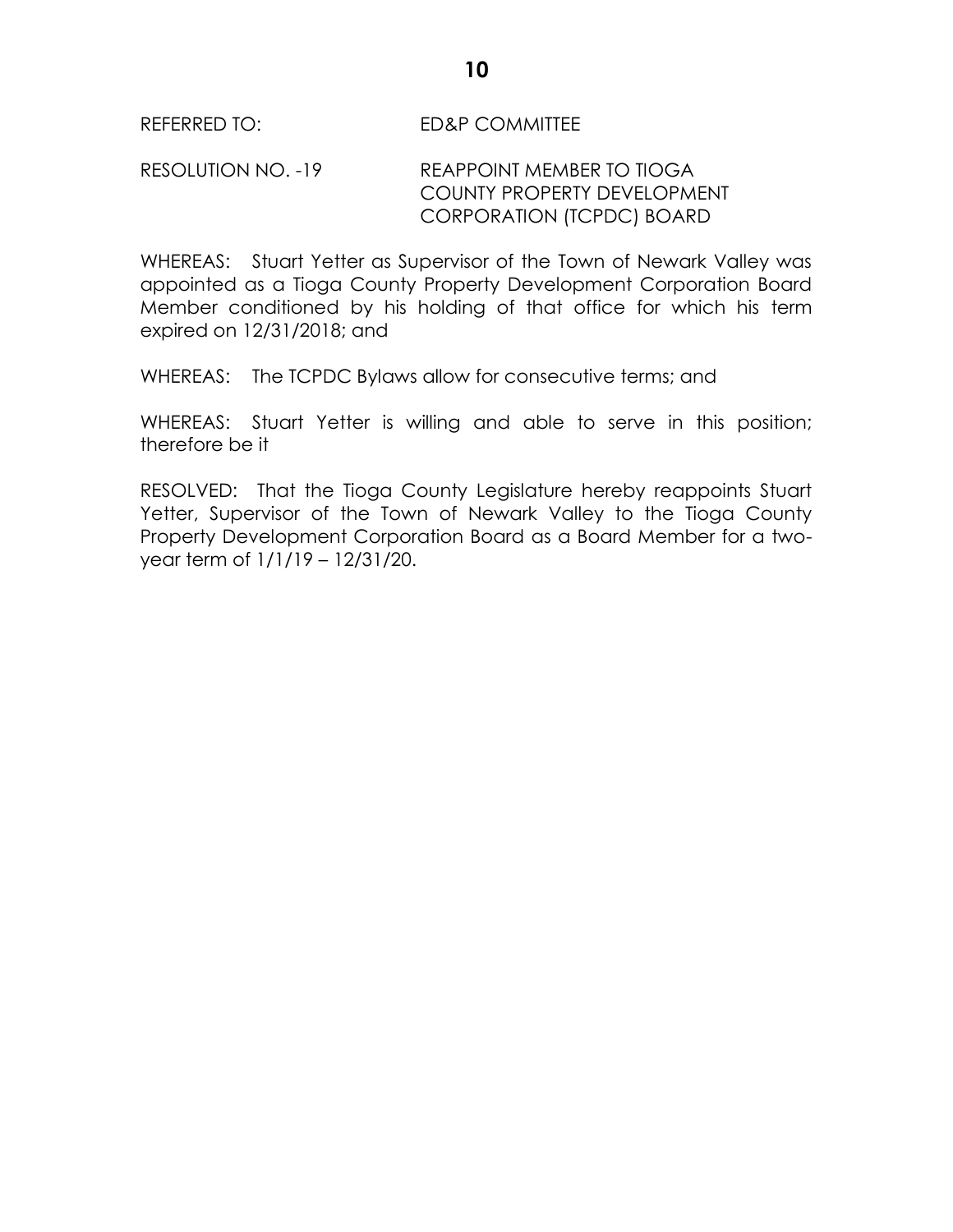REFERRED TO: ED&P COMMITTEE

RESOLUTION NO. -19 AMENDMENT OF THE BYLAWS OF THE TIOGA COUNTY PROPERTY DEVELOPMENT CORPORATION (TCPDC), A NEW YORK LAND BANK TO INCREASE THE NUMBER OF BOARD MEMBERS FROM SEVEN TO NINE

WHEREAS: Per Resolution No. 265-16, the Tioga County Legislature authorized the application and establishment of the Tioga County Property Development Corporation; and

WHEREAS: Per said resolution, the TCPDC Bylaws provide that any amendments regarding the number, term or qualification of members of the Board, shall require the approval of the Tioga County Legislature; now therefore be it

RESOLVED:

- 1. That the number of Board Members shall increase from seven to nine.
- 2. That the members of the Board of Directors shall continue to serve for a two or three year staggered term. Each member shall be a public officer of a municipality within Tioga County and/or a member of a County agency within Tioga County and their membership shall be conditioned upon holding the public office. A "Municipal Representative" of the Board of Directors shall be appointed by the Chairman and confirmed by a majority vote of the Tioga County Legislature as well as the governing board of the Municipal Representative's municipality consenting to his/her appointment.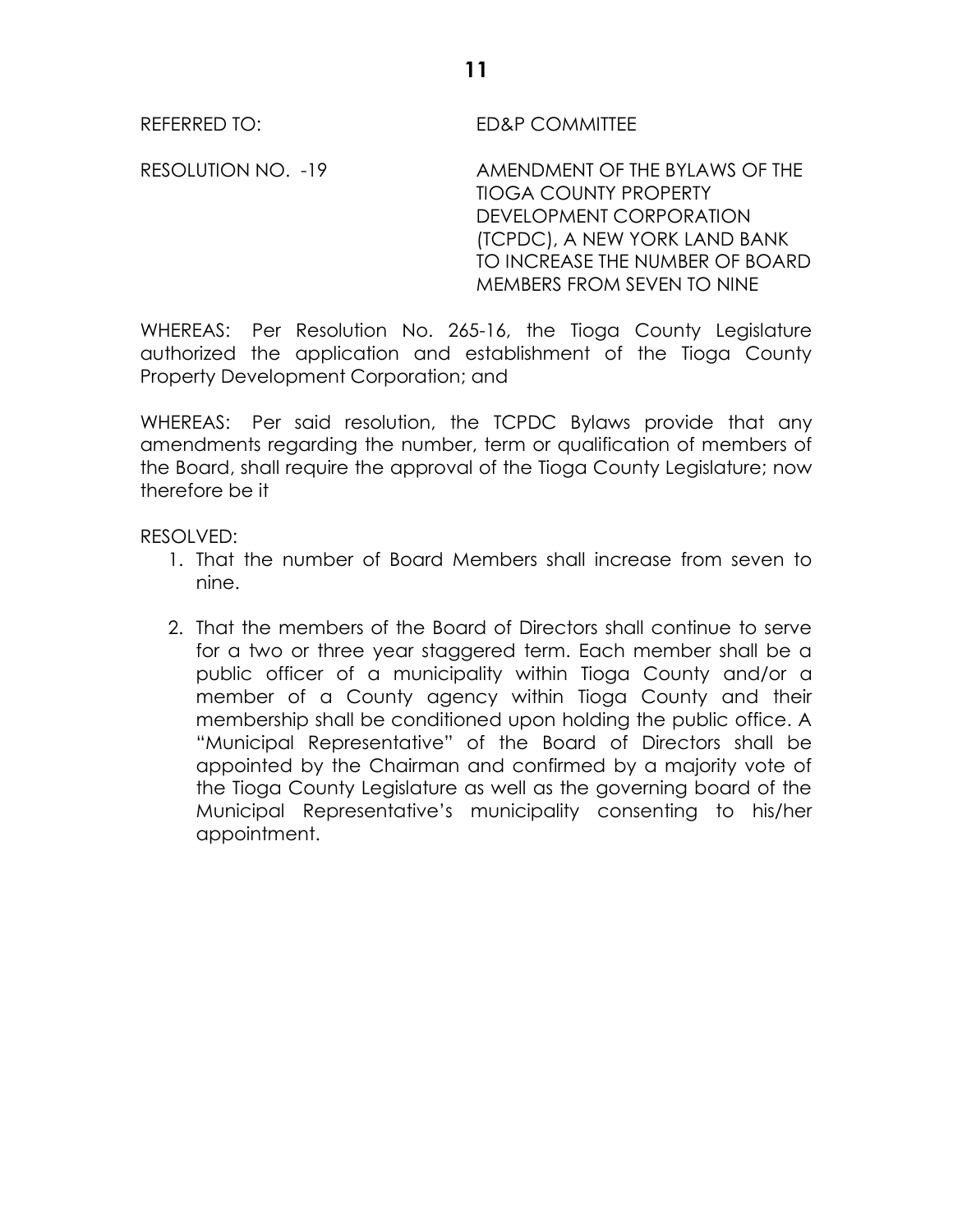## REFERRED TO HEALTH & HUMAN SERVICES COMMITTEE

RESOLUTION NO. -19 APPROVING CONSOLIDATION OF VITAL REGISTRATION DISTRICTS BETWEEN THE TOWN OF NICHOLS & THE VILLAGE OF NICHOLS PUBLIC HEALTH

WHEREAS: The Town of Nichols has been assigned by New York State as Vital Statistics Registration District 5354, and the Village of Nichols has been assigned by New York State as Vital Statistics Registration District 5323; and

WHEREAS: New York State Department of Health is urging Towns and Villages to consolidate their Vital Statistics Registration Districts; and

WHEREAS: The formal consolidation of the Registration Districts would benefit the public by eliminating questions as to which district records should be filed and not result in the loss of services to either municipality; and

WHEREAS: The Town Clerk has received the approval by Resolution #7- 2018 of the Town Board to formally consolidate the Town and Village registration districts into one primary registration district, namely the District of the Town of Nichols under Vital Statistics Registration District 5354; and

WHEREAS: The Town of Nichols does urge the Tioga County Legislature to support the consolidation; therefore be it

RESOLVED: By the Tioga County Legislature that consolidation of the Town and Village of Nichols Registrar functions under the Town's registration number (Vital Registration District 5354) is approved, pending necessary approvals of all other required entities, including New York State Department of Health.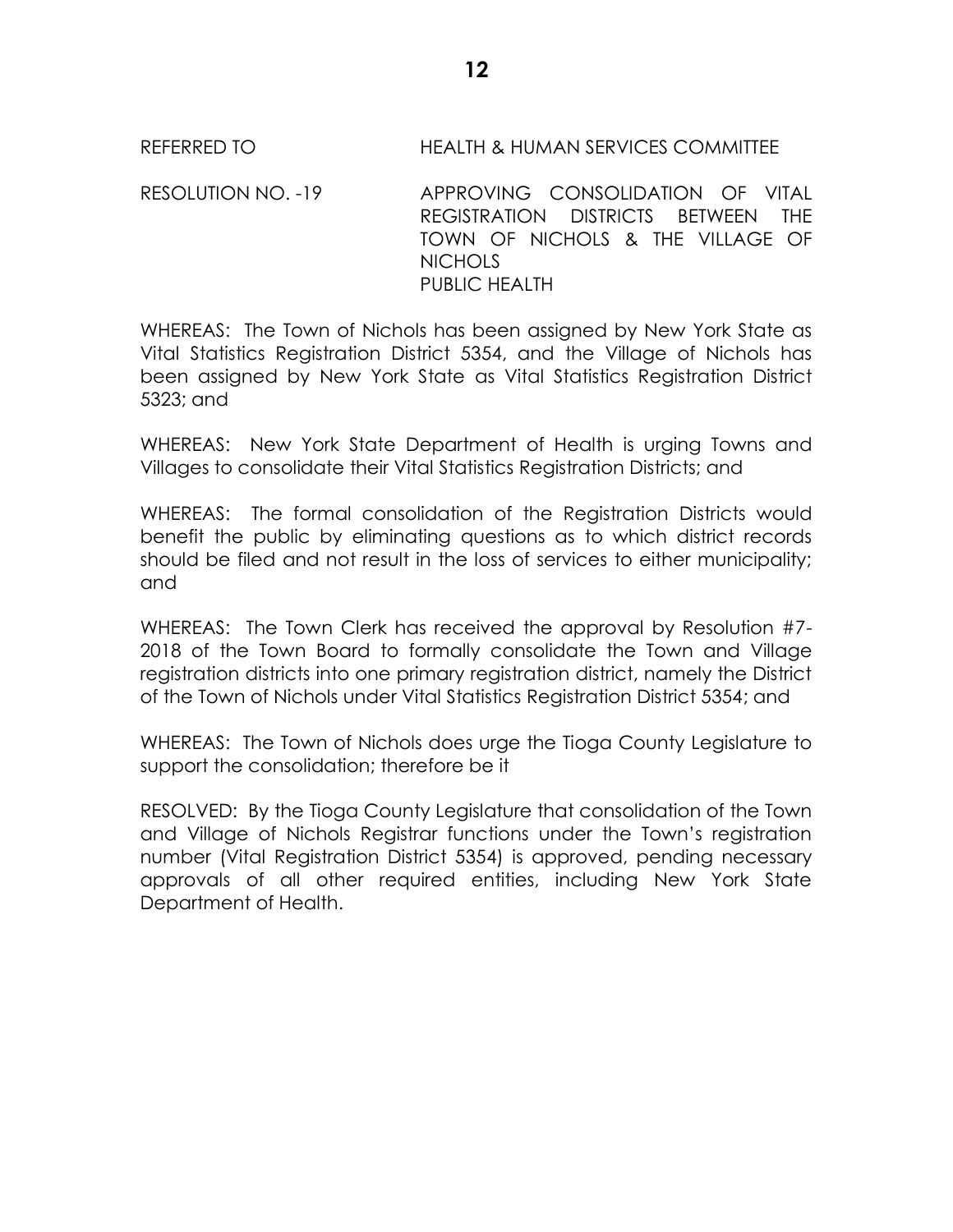REFERRED TO: HEALTH & HUMAN SERVICES COMMITTEE

RESOLUTION NO. -19 REQUESTING OUR STATE LEGISLATORS TO PROVIDE FUNDING FOR THE ESTABLISHMENT OF THE PFC JOSEPH DWYER PEER-TO-PEER SUPPORT PROGRAM FOR TIOGA COUNTY

WHEREAS: The Tioga County Department of Mental Hygiene is requesting the establishment of the PFC Joseph Dwyer Peer-to-Peer Support Program; and

WHEREAS: The Dwyer Program brings returning veterans together with other veterans in establishing a secure, anonymous setting in order to help one another cope with the effects of Post-Traumatic Stress Disorder (PTSD), Traumatic Brain Injury (TBI), Substance Use Disorders, and other mental health issues; and

WHEREAS: The purpose of the Dwyer Program was to design and implement a peer based program with the following goals: Pursue outreach and education; Provide peer support; Build resiliency among peers; Encourage a connection among family, friends, and community; Provide access to suicide prevention and intervention initiatives; Foster hope; and

WHEREAS: The PFC Joseph Dwyer Peer-to Peer Program is funded through New York State and administered on the County level through the local Office of Mental Health; and

WHEREAS: The County Legislature recognizes the honorable service and sacrifice rendered by the veterans and their families in Tioga County; now therefore be it

RESOLVED: That the County of Tioga Legislature hereby request funding for the PFC Joseph Dwyer Peer-to-Peer Program be placed in the New York State budget; and be it further

RESOLVED: That the Clerk of this Legislature shall forward this resolution to Governor Andrew Cuomo, Senator Fred Akshar, Assemblyman Christopher Friend, and all others as deemed necessary and appropriate.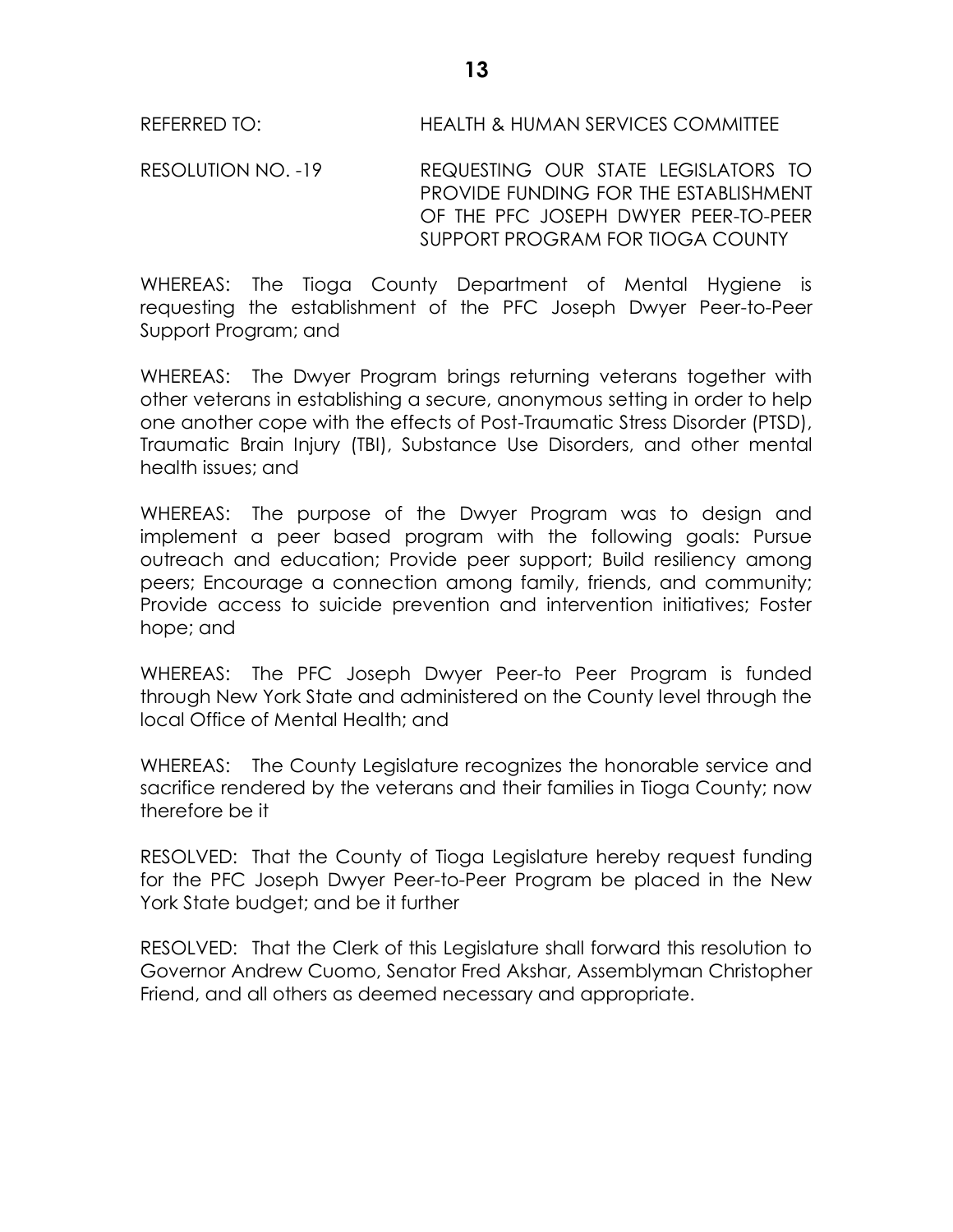REFERRED TO: PUBLIC SAFETY COMMITTEE

RESOLUTION NO. -19 RESOLUTION TO APPROVE CONTINUED MOU BETWEEN TIOGA COUNTY PROBATION DEPARTMENT AND SMART START

WHEREAS: The Tioga County Probation Department must supervise offenders who are sentenced to probation supervision by Tioga County courts for drinking and driving behavior; and

WHEREAS: Many probationers divest themselves of their motor vehicles pre or post sentencing so that they do not have to install an ignition interlock device (IID). The Smart Start company markets a hand held IID, similar to an IID, that will allow defendants to blow into the device at assigned times and have their BAC calculated, a photo taken and a GPS location established; and

WHEREAS: The Smart Start company has partnered with Tioga County since 2015 to provide these devices at the rate of \$3.10 per day via an MOU that is renewable automatically each year and would like to continue the program in 2019; and

WHEREAS: Tioga County Probation has budgeted funds in 2019 in Contracting Services for Smart Home units in the amount of \$2,500 in account number A3142 540140 and \$2,227 in STOP DWI funds; therefore be it

RESOLVED: That the Tioga County Probation Department is authorized to continue to contract with Smart Start to provide hand held alcohol testing devices for the year 2019.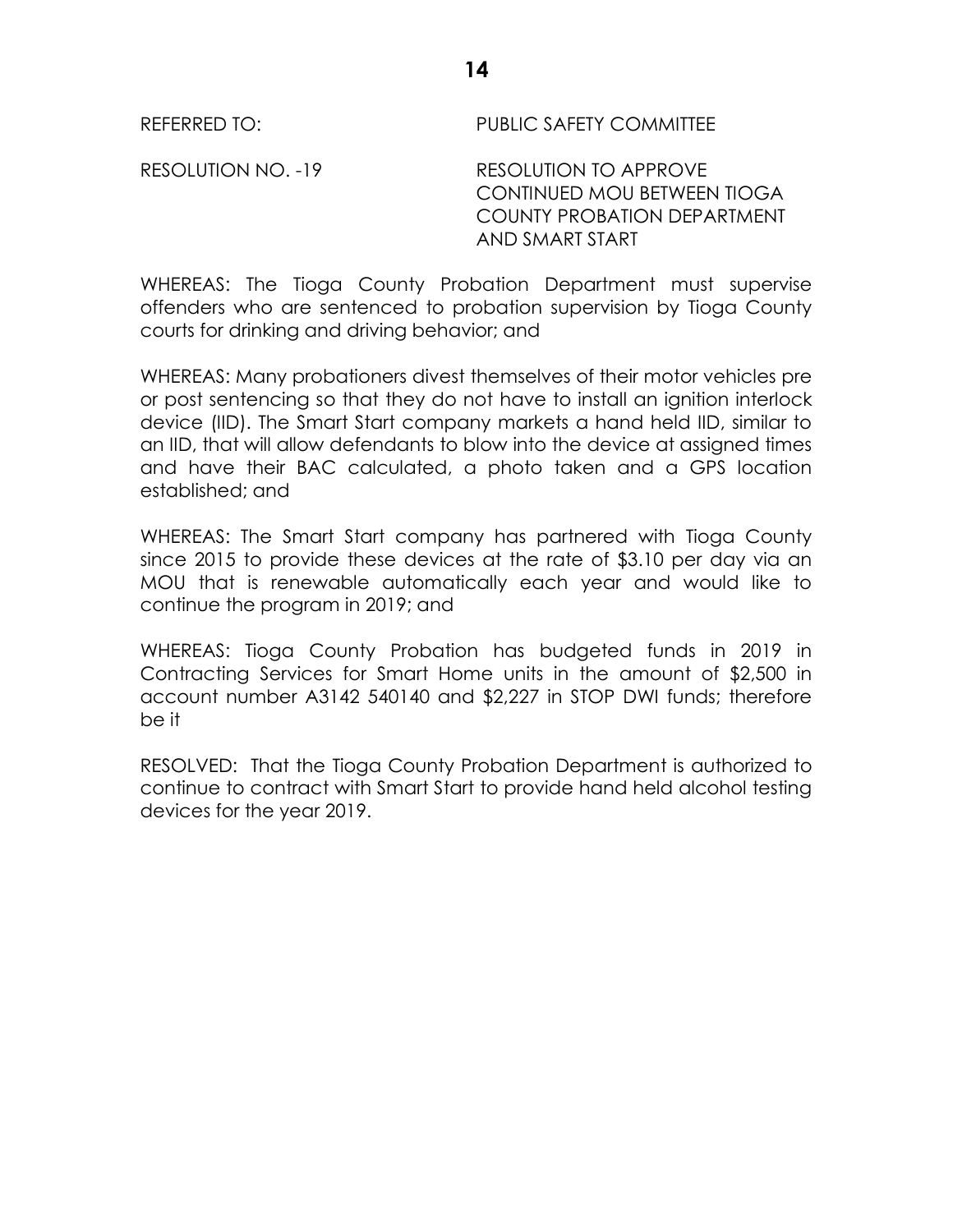# REFERRED TO: ADMINISTRATIVE SERVICES COMMITTEE FINANCE COMMITTEE

RESOLUTION NO. -19 BUDGET MODIFICATION TO TIOGA COUNTY VETERANS' SERVICE AGENCY 2019 BUDGET

WHEREAS: The Tioga County Department of Mental Hygiene (TCDMH) has again reallocated 2019 state aid to be passed through to Tioga County Veterans' Service Agency (TCVSA); and

WHEREAS: The funding is specifically designated for Outreach program deliverables and has been approved as revenue in the TCVSA 2019 Budget in the amount of \$6,000.00 as a state aid contract with TCDMH; and

WHEREAS: TCDMH has already allocated this funding in its 2019 budget; yet this will require a 2019 budget modification and transfer of funds within TCSVA; and

WHEREAS: Budget Modification and Appropriation of Funds requires Legislative Approval; therefore be it

RESOLVED: That 2019 budget modification be appropriated as follows:

| To: | A6510 540010 Advertising |                                    | \$1,000.00 |
|-----|--------------------------|------------------------------------|------------|
|     |                          | A6510 540220 Automobile Fuel       | \$250.00   |
|     | A6510 540360 Meals/Food  |                                    | \$1,250.00 |
|     |                          | A6510 540420 Office Supplies       | \$500.00   |
|     |                          | A6510 540485 Printing/Paper        | \$500.00   |
|     |                          | A6510 540640 Supplies (Not Office) | \$1,750.00 |
|     |                          | A6510 540733 Training/All Other    | \$750.00   |
|     |                          |                                    |            |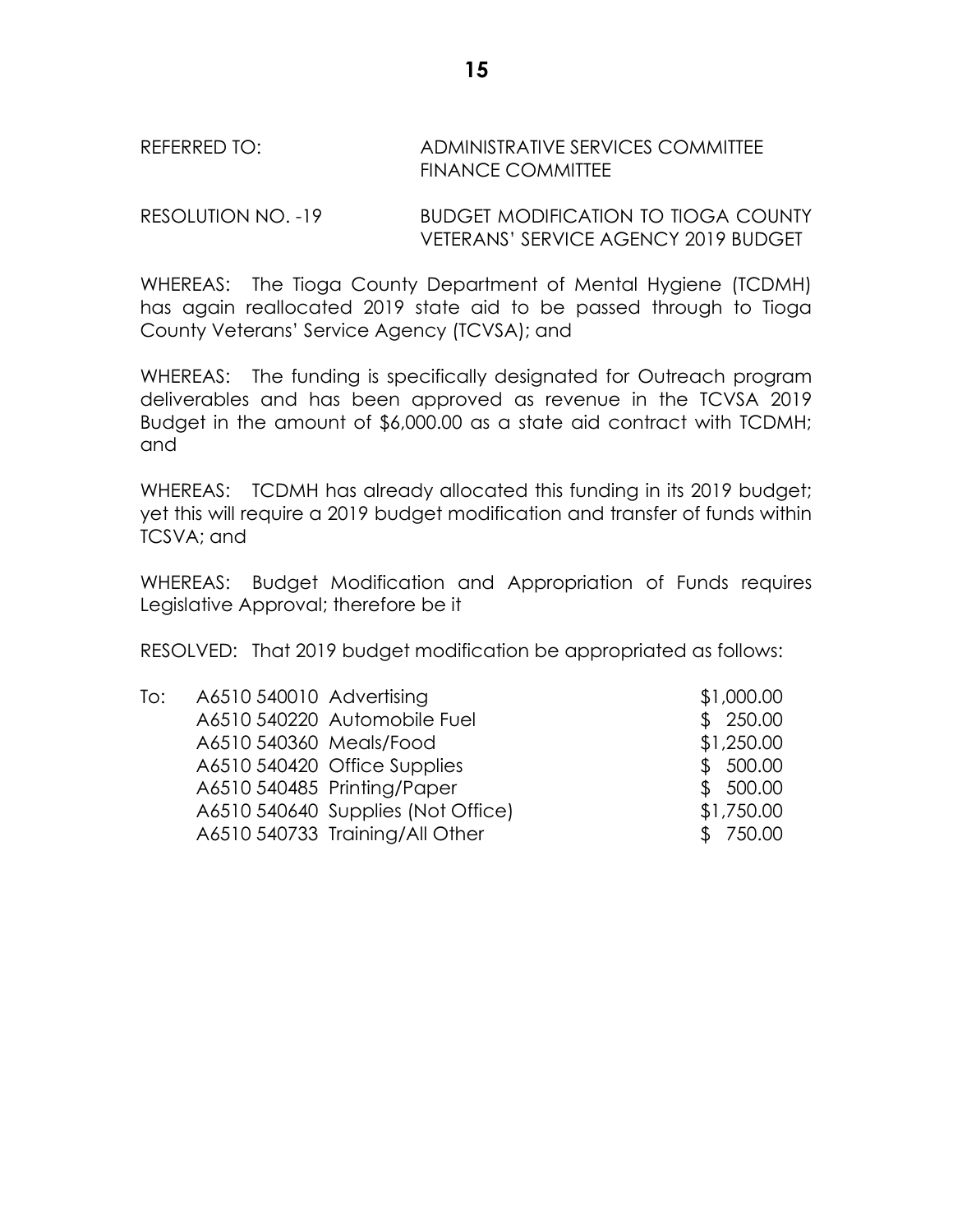REFERRED TO: **INFORMATION TECHNOLOGY** FINANCE COMMITTEE

RESOLUTION NO. –19 FUND FMAS SOFTWARE

DEVELOPMENT FOR RESIDENCY CERTIFICATES

WHEREAS: The Tioga County Legislature recognizes the importance of County Infrastructure; and

WHEREAS: As part of the transition of financial management software from the County's AS400 system a developer has been retained to create a web-based system for tracking Community College Residency Certificates (tuition reimbursement) for the Treasurer's Office; and

WHEREAS: The application developed has met the approval of the Treasurer's office; and

WHEREAS: The Information Technology department has received an initial invoice for this development; and

WHEREAS: The Tioga County Legislature desires to fund the purchase of said software development project from the Capital FMAS Reserve Fund; therefore be it

RESOLVED: That the Tioga County Legislature authorizes the payment of said software upgrade project to Forward Business Solutions from the FMAS Reserve Fund; and be it further

RESOLVED: That the following funds be transferred:

|     | FROM: H387808 FMAS Reserve Fund       | \$4,000.00 |
|-----|---------------------------------------|------------|
| TO: | H1680.520620 Capital Software Account | \$4,000.00 |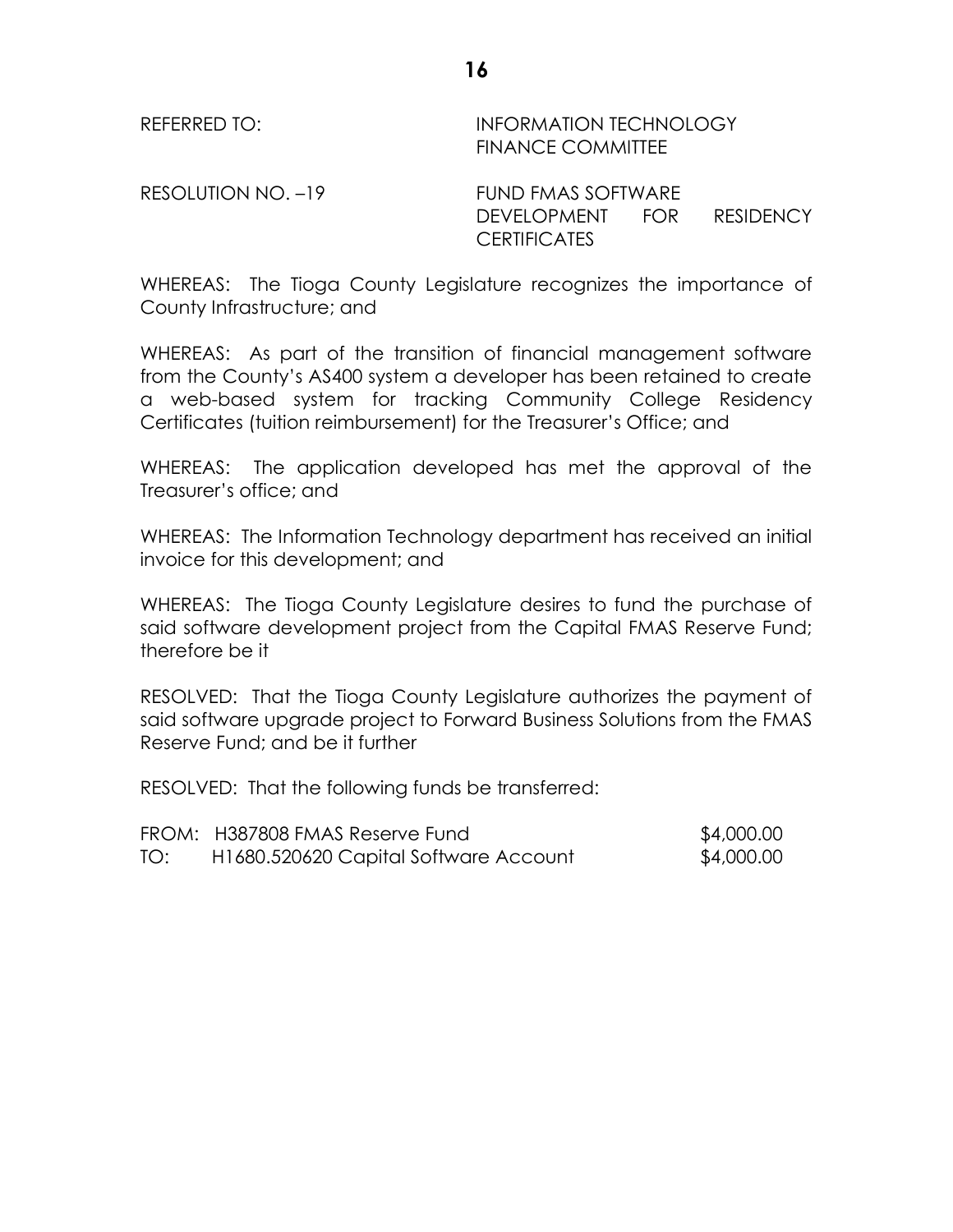# REFERRED TO: PUBLIC WORKS COMMITTEE; HHS FINANCE COMMITTEE

RESOLUTION NO. -19 RE-ESTABLISH PRIOR YEAR 2018 CAPITAL PROJECTS FOR 2019 BUDGET

WHEREAS: Prior year Capital Projects and Capital Equipment Requests need to be re-established for the remaining unspent balance as of yearend 2018 for purchase or completion in 2019; therefore be it

RESOLVED: That the following accounts and amounts be re-established:

|                                  | Bond Bridge Projects Reso 23-18 BIN# 3218430 3334820 |       | Amt to Establish |
|----------------------------------|------------------------------------------------------|-------|------------------|
|                                  | H5110 540002 H1802 Kelsey Road Bridge                | \$    | 16,000.00        |
|                                  | H5110 540002 H1803 Dean Creek Road Bridge            | \$    | 40,000.00        |
|                                  |                                                      |       |                  |
|                                  | Non Bond Bridge Projects Reso177-18;178-18 BIN       |       | Amt to Establish |
|                                  | H5110 540004 H1606 Day Hollow Road 333536            | \$    | 830,986.68       |
| H5110 435020 H1606               | State Aid Day Hollow                                 | \$    | 175,613.55       |
| H5110 445020 H1606               | Federal Aid Day Hollow                               | \$    | 702,454.18       |
|                                  | <b>Capital Projects Culvert Reso 115-17</b>          |       |                  |
|                                  | H5110 520003 H1709 West River Road PIN 9754.52       |       | 225,000.00       |
|                                  | H5110 435020 H1709 State Aid West River Rd           | \$    | 225,000.00       |
|                                  |                                                      |       |                  |
| <b>Capital Building Projects</b> |                                                      |       |                  |
| H1620 520121                     | County Clerk's Roof                                  |       | 69,060.00        |
| H1620 520922                     | Temple Street Roof                                   |       | 79,000.00        |
| H1620 520907                     | <b>Public Works Facility</b>                         |       | 42,271.20        |
| H1620 520911                     | Renovations 56 Main Street                           |       | 18,000.00        |
| H1620 520927                     | Court Annex                                          |       | 36,000.00        |
| H1620 520931                     | Carpeting                                            |       | 10,000.00        |
| H1620 521988                     | <b>Court House Renovations</b>                       | とさまます | 22,996.00        |
|                                  | <b>TOTAL</b>                                         |       | 277,327.20       |
| <b>Capital Other</b>             |                                                      |       |                  |
|                                  | H4064 520130 CDBG Dental -Reso 39-18:40-18           |       | \$197,189.35     |
|                                  | H4064 444011 CDBG Dental -Reso 39-18:40-18 *         |       | \$269,928.00     |
|                                  | (Due to Encumbered 2018 Funds)                       |       |                  |

And be it further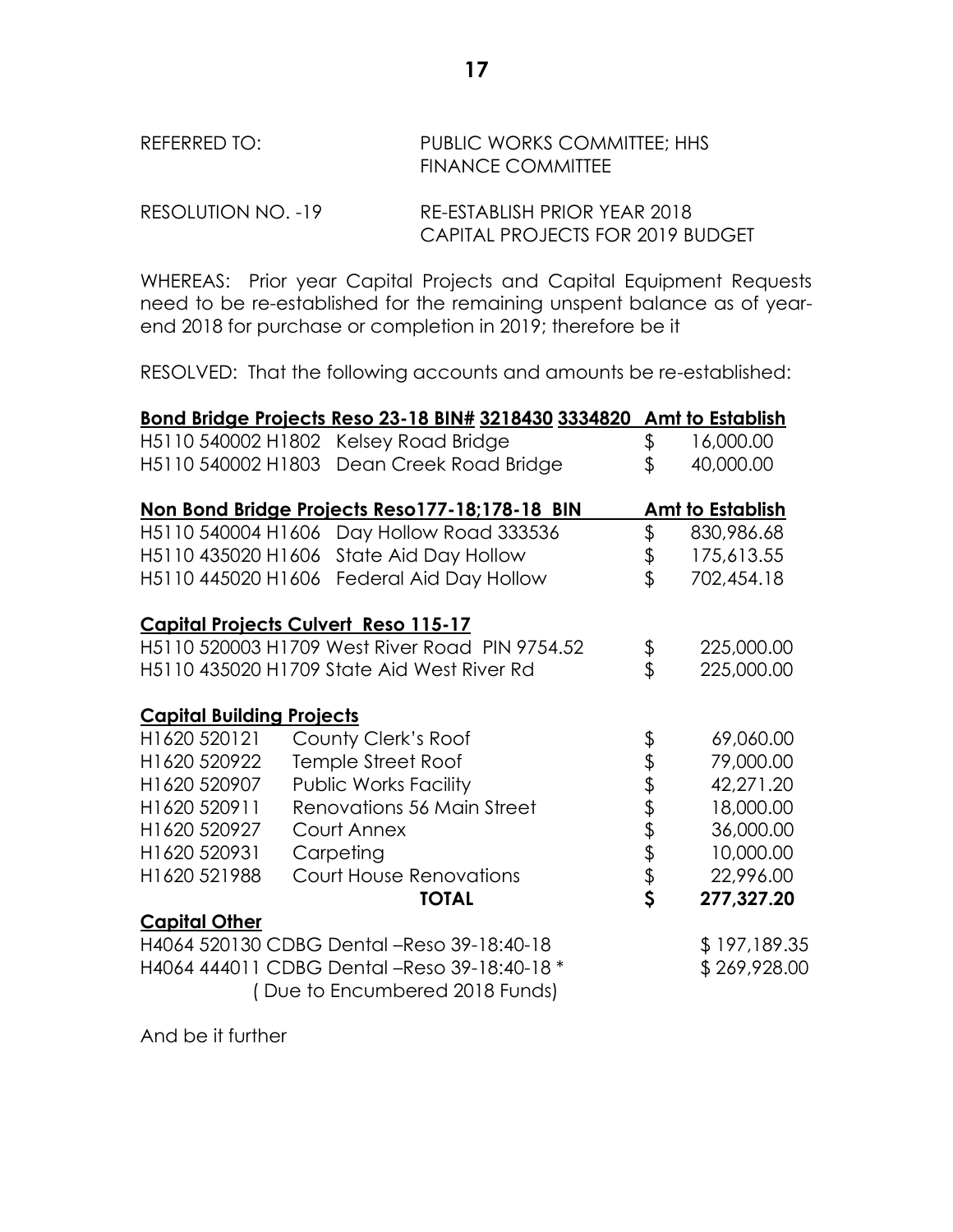RESOLVED: That any applicable corresponding revenue sources or reserve account funds per prior Resolution shall also be re-established in the 2019 modified budget.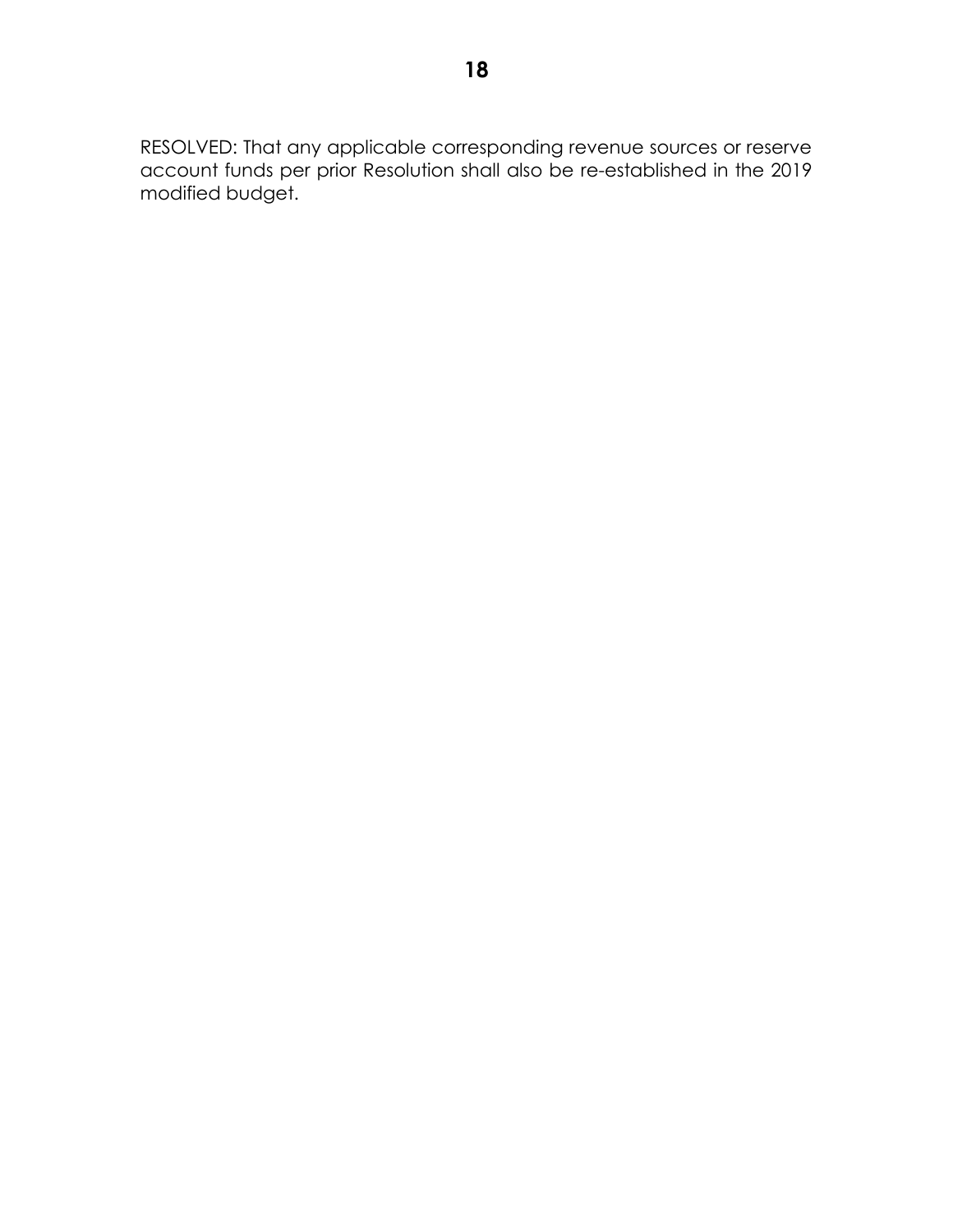REFERRED TO: HEALTH & HUMAN SERVICES COMMITTEE FINANCE COMMITTEE

```
RESOLUTION NO. -19 RE-ESTABLISH PRIOR YEAR 2018
            GRANTS FOR HHS FOR 2019 BUDGET
```
WHEREAS: Prior Year Grant Funds need to be re-established for the remaining unspent balance as of year-end 2018 for purchase or completion in 2019; therefore be it

RESOLVED: That the following HHS accounts and amounts be reestablished and the 2019 budget be amended:

| <b>MENTAL HEALTH -Reso 230-18 DFC Grant</b>           | <b>Amount to Re-Establish</b> |
|-------------------------------------------------------|-------------------------------|
| A4213 540590 Services Rendered                        | \$<br>124,458.00              |
| A4213 444863 Federal Aid-DFC Grant                    | \$<br>124,458.00              |
| PUBLIC HEALTH -Reso 108-18 Pickert-Hickock Fund       |                               |
| A4053 540640 Health Education-Supplies                | \$<br>5,000.00                |
| A4053 422800 Community Grants                         | \$<br>5,000.00                |
| <b>TRANSPORTATION -Reso 159-18 Federal 5311 funds</b> |                               |
| A5630 540140 Transportation-Contracting Services      | \$<br>592,506.51              |
| A5630 440900 Federal Aid - Transportation             | \$<br>526,672.57              |
| A5630 430900 State Aid-Transportation                 | \$<br>65,833.94               |
| DSS ADMIN - Reso 290-18-18 SNAP Bonus Award           |                               |
| A6010 520090 Computer                                 | \$<br>24,600.00               |
| A6010 436100 State Aid-Social Service Admin           | \$<br>12,300.00               |
| A6010 446110 Federal Aid-Social Service Admin         | \$<br>12,300.00               |

And be it further

RESOLVED: That any applicable corresponding revenue sources or reserve account funds per prior Resolution shall also be re-established in the 2019 modified budget.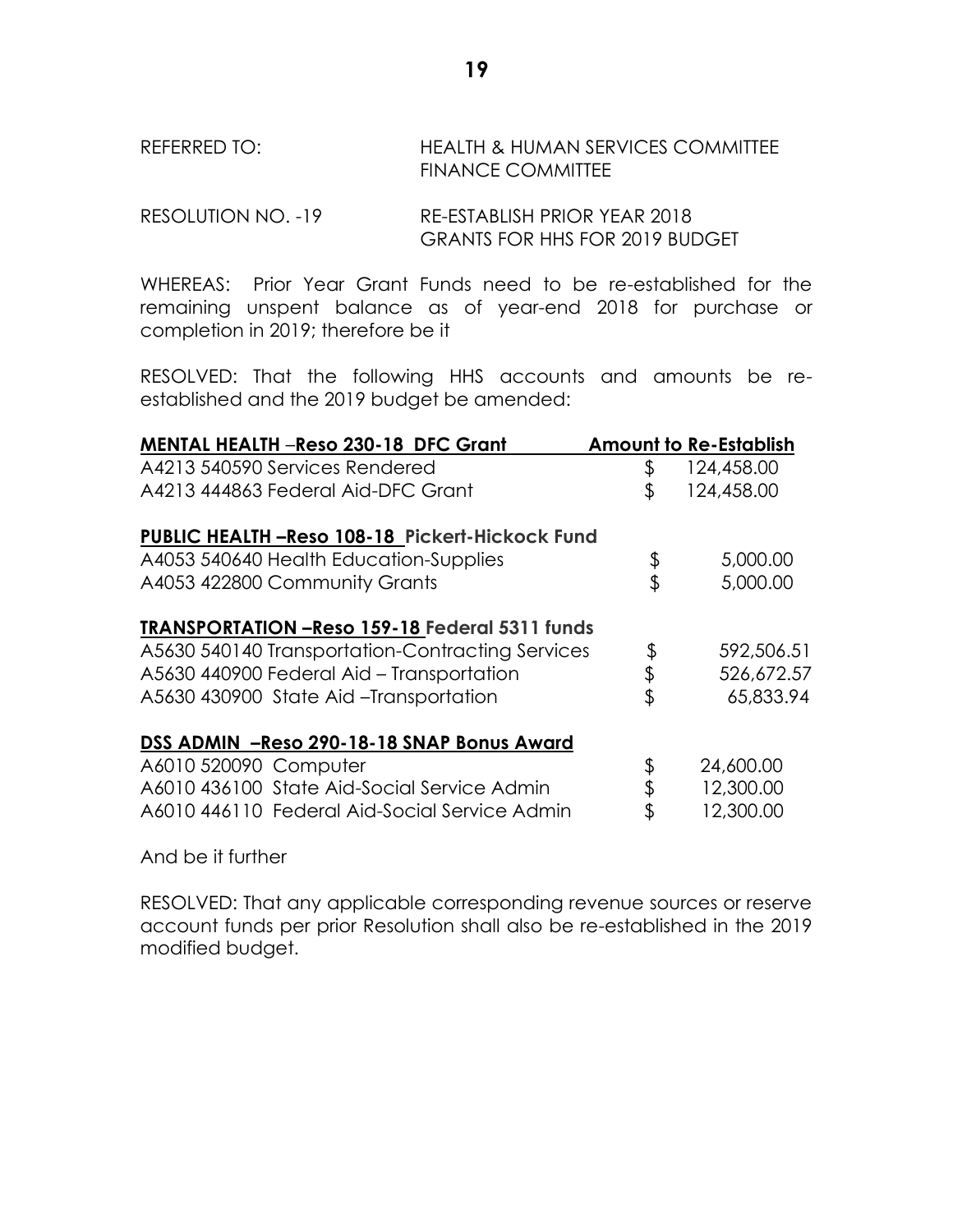| REFERRED TO: |  |
|--------------|--|
|--------------|--|

# **FINANCE COMMITTEE**

RESOLUTION NO. -19 RE-ESTABLISH PRIOR YEAR 2018 GRANTS FOR 2019 BUDGET

WHEREAS: Prior Year Grant Funds need to be re-established for the remaining unspent balance as of year-end 2018 for purchase or completion in 2019; therefore be it

RESOLVED: That the following accounts and amounts are re-established and the 2019 budget is amended:

| ILS -Reso 28-18 / 37-17 Indigent Legal Services Amount to Re-Establish |               |            |
|------------------------------------------------------------------------|---------------|------------|
| A1173 510010 Full Time Salary                                          | \$            | 19,471.96  |
| A1173 510020 Part Time Salary                                          |               | 36,073.75  |
| A1173 540040 Books                                                     |               | 1,966.98   |
| A1173 540320 Leased Services                                           | むすきます         | 5.90       |
| A1173 540620 Software                                                  |               | 7,913.68   |
| A1173 540733 Training                                                  |               | 475.46     |
| A1173 430260 State Aid Indigent Legal Service                          | \$            | 65,907.73  |
| Sherriff-Reso 227-18 NYS Legislative Grant LG18-1352-D00               |               |            |
| A3110 433952 State Aid Sheriff NYS Leg Grant                           | \$            | 10,000.00  |
| Fire-Reso 132-17 Interoperable Grant                                   |               |            |
| A3415 433063 IO16 State Aid-Interoperable Grant                        | $\frac{1}{2}$ | 12,262.50  |
| Fire-Reso 92-18 Interoperable Grant                                    |               |            |
| A3415 433063 IO17 State Aid-Interoperable Grant                        |               | 433,644.13 |
| A3415 520230 IO17 Radio Equipment                                      | \$<br>\$      | 410,000.00 |
| A3415 540140 IO17 Contracting Services                                 |               | 23,644.13  |
| EMO - SHS16 RESO 216-16                                                |               |            |
| A3360 520130 Contracted Services                                       | \$<br>\$      | 500.00     |
| A3360 433566 State Aid SHSP16                                          |               | 500.00     |
| EMO - SHS17 RESO 260-17                                                |               |            |
| A3360 540140 SHS17 Contracted Services                                 |               | 5,352.46   |
| A3360 520090 SHS17 Computer                                            | もままま          | 2,000.00   |
| A3360 433567 SHS17 State Aid SHSP 17                                   |               | 7,352.46   |
| H3360 520060 SHS17 Computer                                            |               | 1,625.92   |
| H3360 433567 SHS17 State Aid SHSP 17                                   |               | 41,250.00  |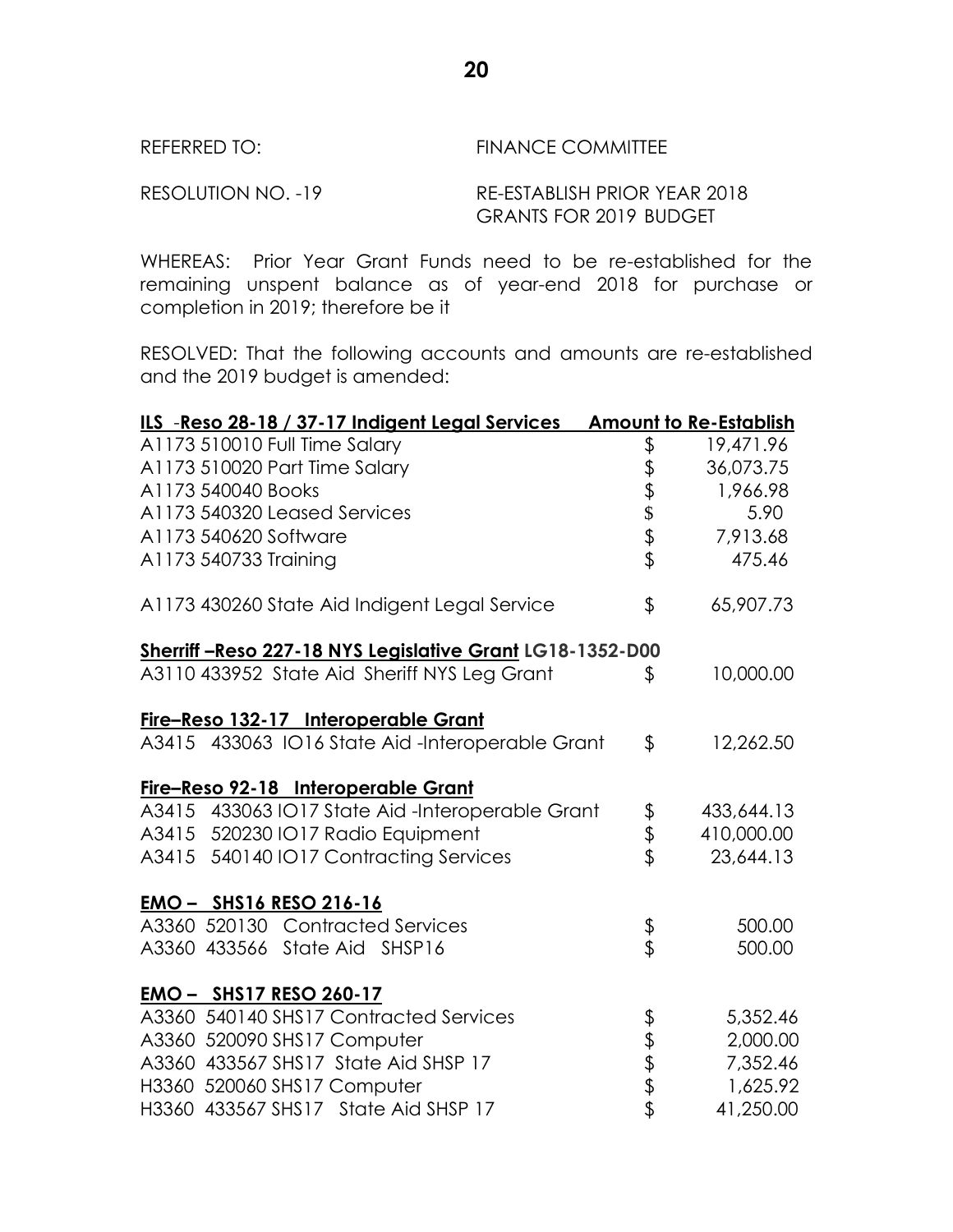| A3361 520230 SHS17 Radio & Equipment<br>A3361 433567 SHS17 State Aid SHSP17 | \$<br>\$                      | 17,495.00<br>17,495.00 |
|-----------------------------------------------------------------------------|-------------------------------|------------------------|
| <b>EMO - SHS18 RESO 226-18</b>                                              |                               |                        |
| A3360 540140 SHS18 Contracted Services                                      | \$                            | 9,970.00               |
| A3360 433567 SHS18 State Aid SHSP 18                                        | \$                            | 9,970.00               |
| H3360 520060 SHS18 Car/Truck                                                | \$                            | 2,362.50               |
| H3360 433567 SHS18 State Aid SHSP 18                                        | \$                            | 2,362.50               |
| A3361 520215 SHS18 Personal Protective Gear                                 | \$                            | 17,495.00              |
| A3361 433567 SHS18 State Aid SHSP 18                                        | \$                            | 17,495.00              |
| <b>EMO - HMP16 RESO 261-17</b>                                              |                               |                        |
| A3360 520140 HMP16 Contracted Services                                      | \$                            | 251.00                 |
| A3360 443566 HMP16 Federal Aid-Hazardous Mitigation \$                      |                               | 7,184.64               |
| Economic Development-Reso 227-17                                            | <b>Amount to Re-Establish</b> |                        |
| CE8510 540487- CE002 Parkview Main Street                                   | \$                            | 118,750.00             |
| CE8510 439900- CE002 State Aid Parkview Main Street                         | \$                            | 118,750.00             |
|                                                                             |                               |                        |

And be it further

RESOLVED: That any applicable corresponding revenue sources or reserve account funds per prior Resolution shall also be re-established in the 2019 modified budget.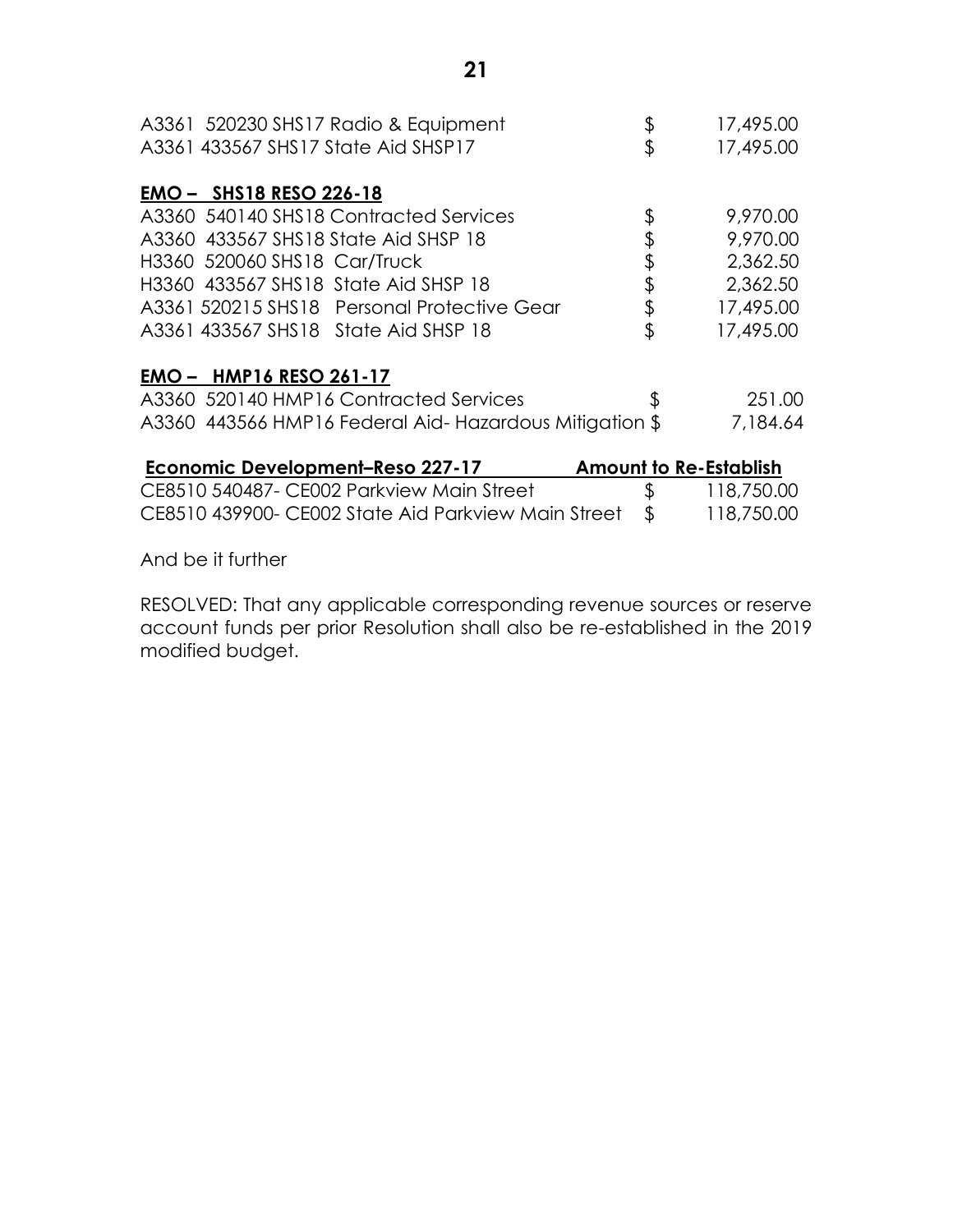REFERRING TO: PUBLIC SAFETY COMMITTEE FINANCE COMMITTEE

RESOLUTION NO. -19 AUTHORIZE ACCEPTANCE OF THE NYS 2018-2019 PSAP OPERATIONS GRANT AND MODIFY 2019 BUDGET

WHEREAS: The Sheriff applied and was awarded a NYS Office of Interoperable and Emergency Communications PSAP Operations grant in the amount of \$128,678; and

WHEREAS: This funding will reimburse the E911 budget for Dispatcher personnel service costs incurred in 2019; therefore be it

RESOLVED: That the Tioga County Legislature authorizes the acceptance of this award; and be it further

RESOLVED: That the 2019 budget be modified to reflect this state aid and that this funding be receipted with the following revenue account.

Revenue Account: A3020 433310 \$128,678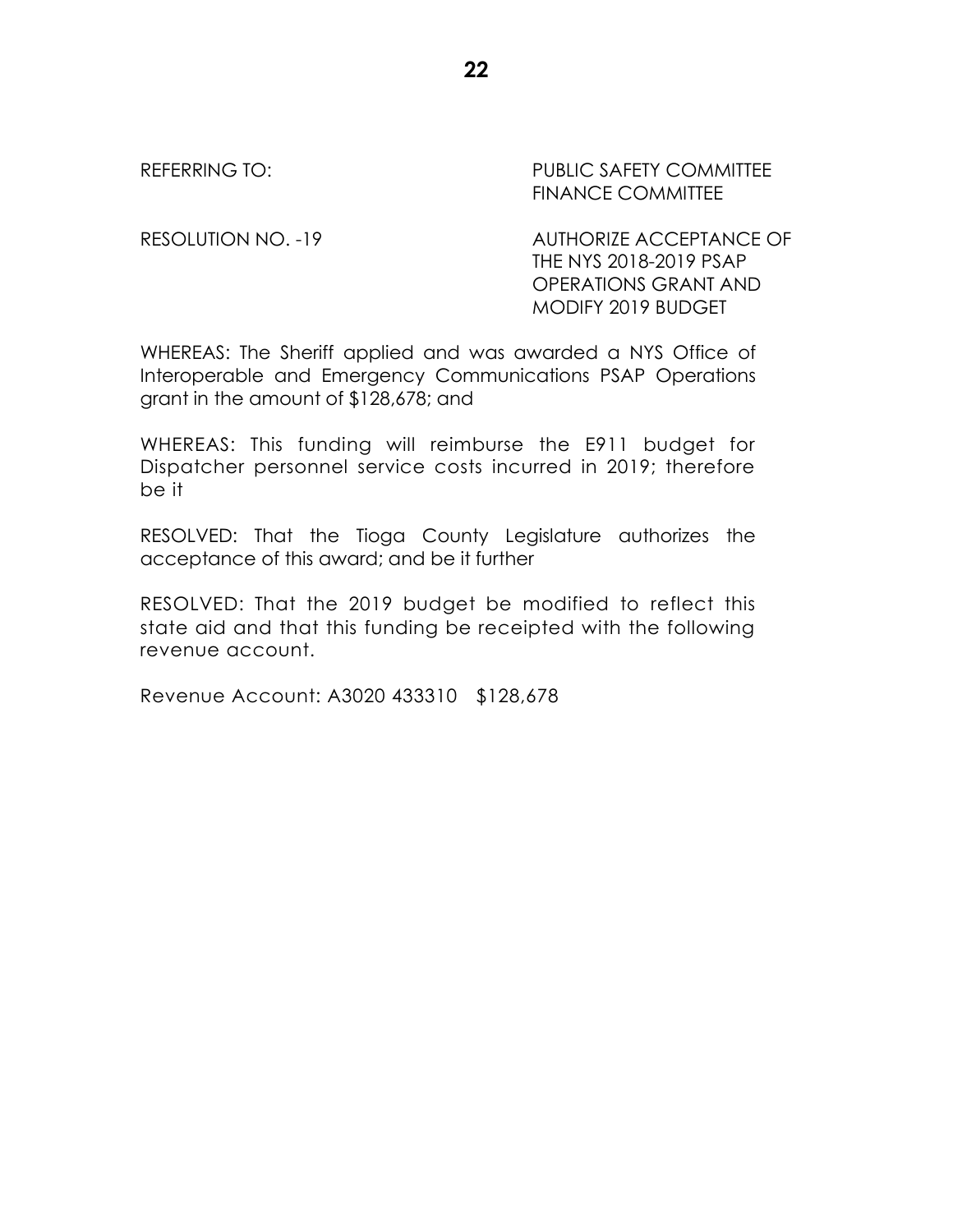REFERRED TO: FINANCE/LEGAL

RESOLUTION NO. -19 ACCEPT INDIGENT LEGAL SERVICES AWARD AND AMEND 2019 BUDGET

WHEREAS: The Assigned Counsel Administrator's Office has been awarded an Indigent Legal Services Grant (C800049) in the amount of \$123,804.00; and

WHEREAS: This funding now needs to be appropriated; therefore be it

RESOLVED: That the ILS Grant of \$123,804.00 be appropriated and the 2019 Budget be amended as follows:

To:

| A 1173 510020 Part Time Salary    | \$62,500.00                                                                                                                 |
|-----------------------------------|-----------------------------------------------------------------------------------------------------------------------------|
| A 1173 540620 Software Expenses   | \$2,500.00                                                                                                                  |
| A 1173 540140 Contracted Services | \$7,899.00                                                                                                                  |
|                                   | \$1,500.00                                                                                                                  |
|                                   | \$1,500.00                                                                                                                  |
|                                   | \$5,500.00                                                                                                                  |
|                                   | \$123,804.00                                                                                                                |
|                                   | A 1173 540733 Training<br>A 1173 540700 Transcripts for PD<br>A 1173 540040 Books for PD<br>A1173 430260 State Aid-Indigent |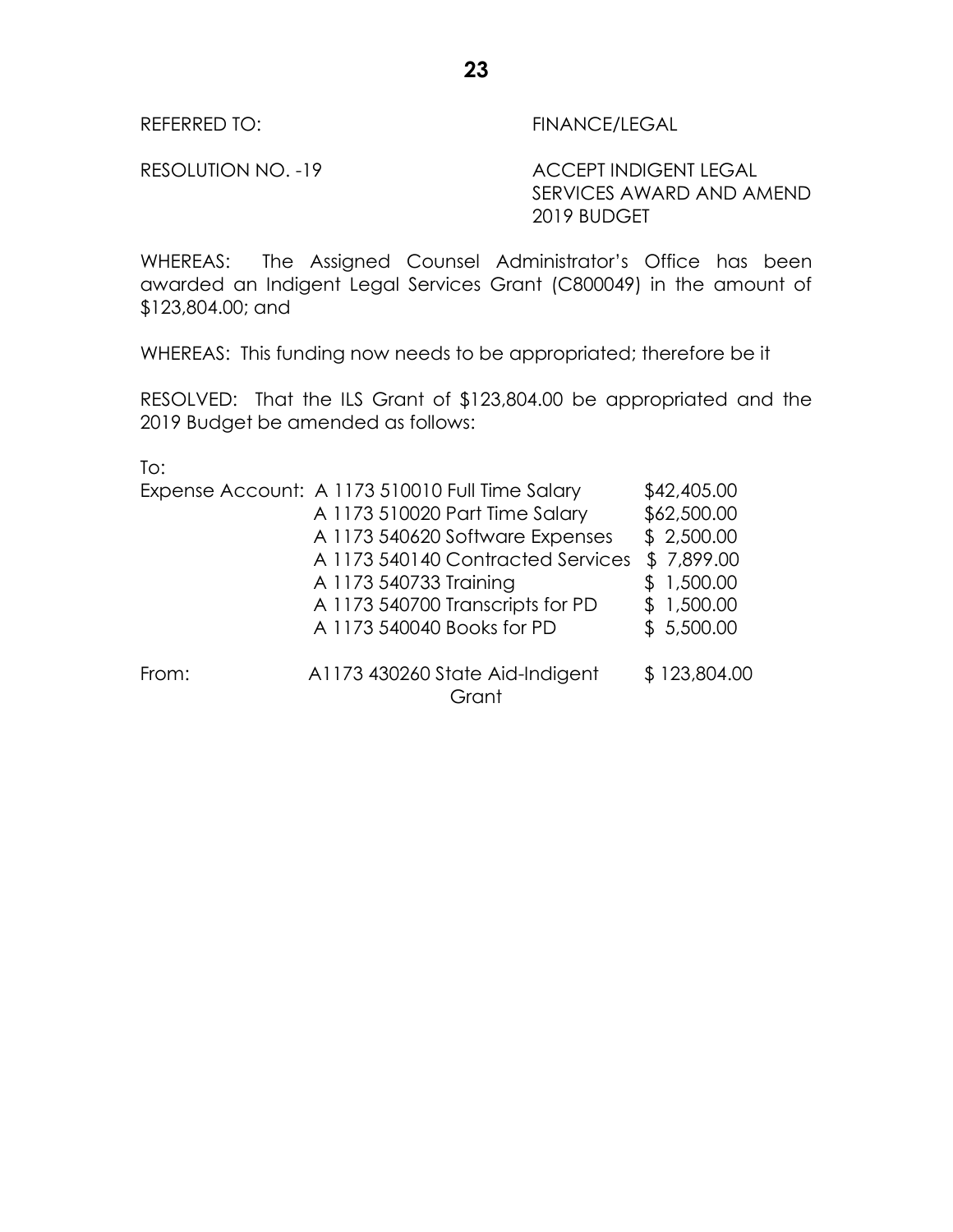### REFERRED TO: PUBLIC WORKS COMMITTEE

RESOLUTION NO. -19 AMEND 2019 BUDGET AND APPROPRIATE FUNDS PUBLIC WORKS

WHEREAS: The Commissioner of Public Works applied for and was awarded funding through New York State Department of Transportation 2018 Bridge NY program for a bridge project, West River Drive over Parks Creek BIN 3335400; and

WHEREAS: The Commissioner of Public Works applied for and was awarded funding through New York State Department of Transportation 2018 Bridge NY program for a bridge project, West Creek Road over West Branch Owego Creek BIN 3335200; and

WHEREAS: It is anticipated that these projects will be funded 95% Federal with a 5% Local Share; and

WHEREAS: Budget Amendments require Legislative approval; therefore be it

RESOLVED: That the Tioga County Legislature authorizes the acceptance of these awards; and be it further

RESOLVED: That the 2019 budget be modified and funds be appropriated to the following accounts:

| Expense Accounts:  |                                             |             |
|--------------------|---------------------------------------------|-------------|
| H5110 540004 H1903 | West River Drive BIN 3335400                | \$730,640   |
| H5110 540004 H1904 | West Creek Road BIN 3335200                 | \$1,953,800 |
| Revenue Accounts:  |                                             |             |
| H5110 445020 H1903 | Federal Revenue BIN 3335400                 | \$694,108   |
| H5110 445020 H1904 | Federal Revenue for BIN 3335200 \$1,856,110 |             |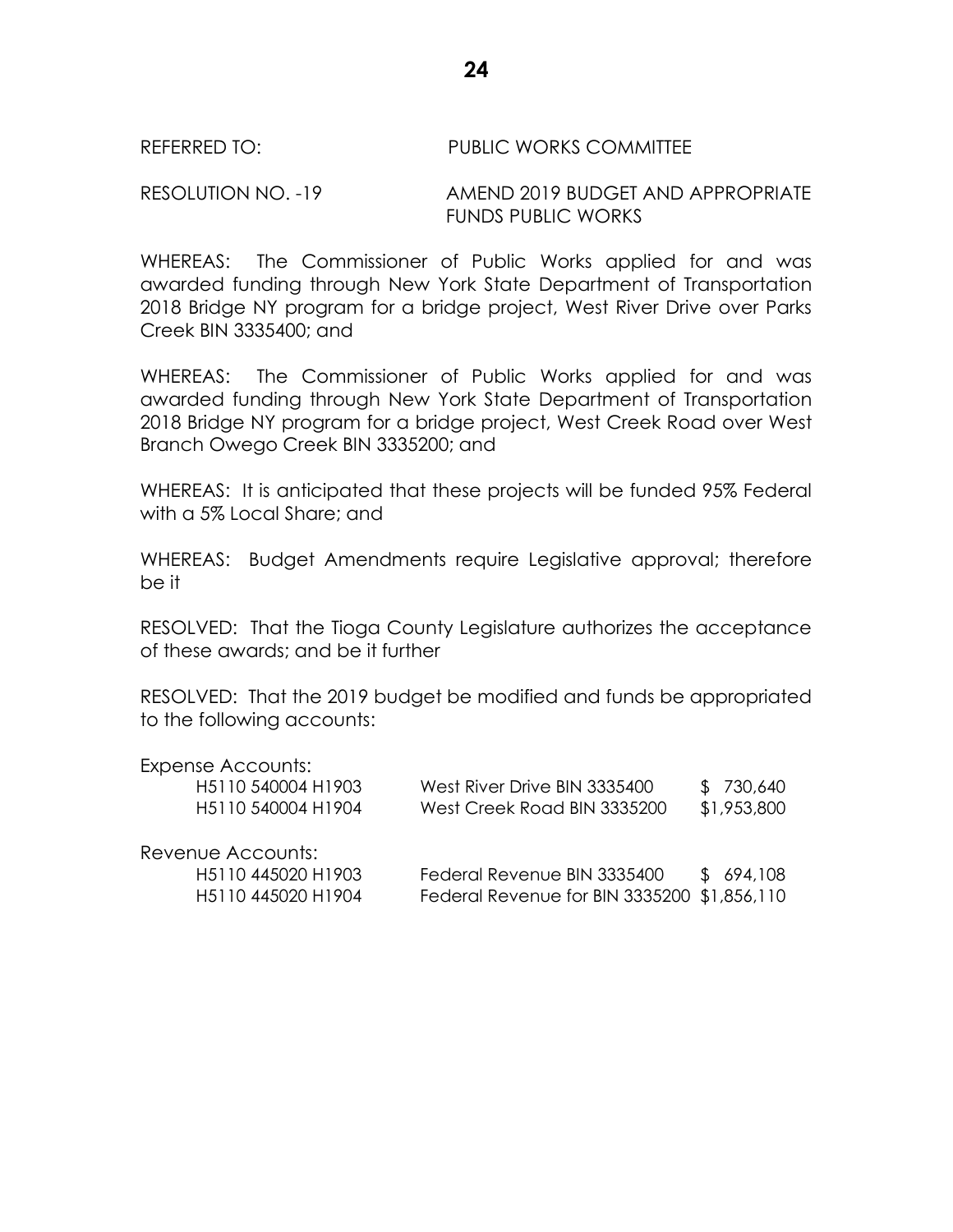RESOLUTION NO. -19 AWARD DESIGN SERVICES TO DELTA ENGINEERS FOR WEST CREEK ROAD BRIDGE BIN 3335200

WHEREAS: The Commissioner of Public Works applied for and was awarded funding through New York State Department of Transportation 2018 Bridge NY program for a bridge project, West Creek Road over West Branch Owego Creek BIN 3335200; and

WHEREAS: The Commissioner of Public Works received a proposal for design services for this project from Delta Engineers, Endwell, NY; and

WHEREAS: The proposal for this bridge came in at \$234,019; therefore be it

RESOLVED: That the Tioga County Legislature approve Delta Engineers' proposal for the West Creek Road Bridge BIN 3335200 not to exceed \$234,019 to be paid out of the West Creek Road Bridge Account H5110.540004.H1904.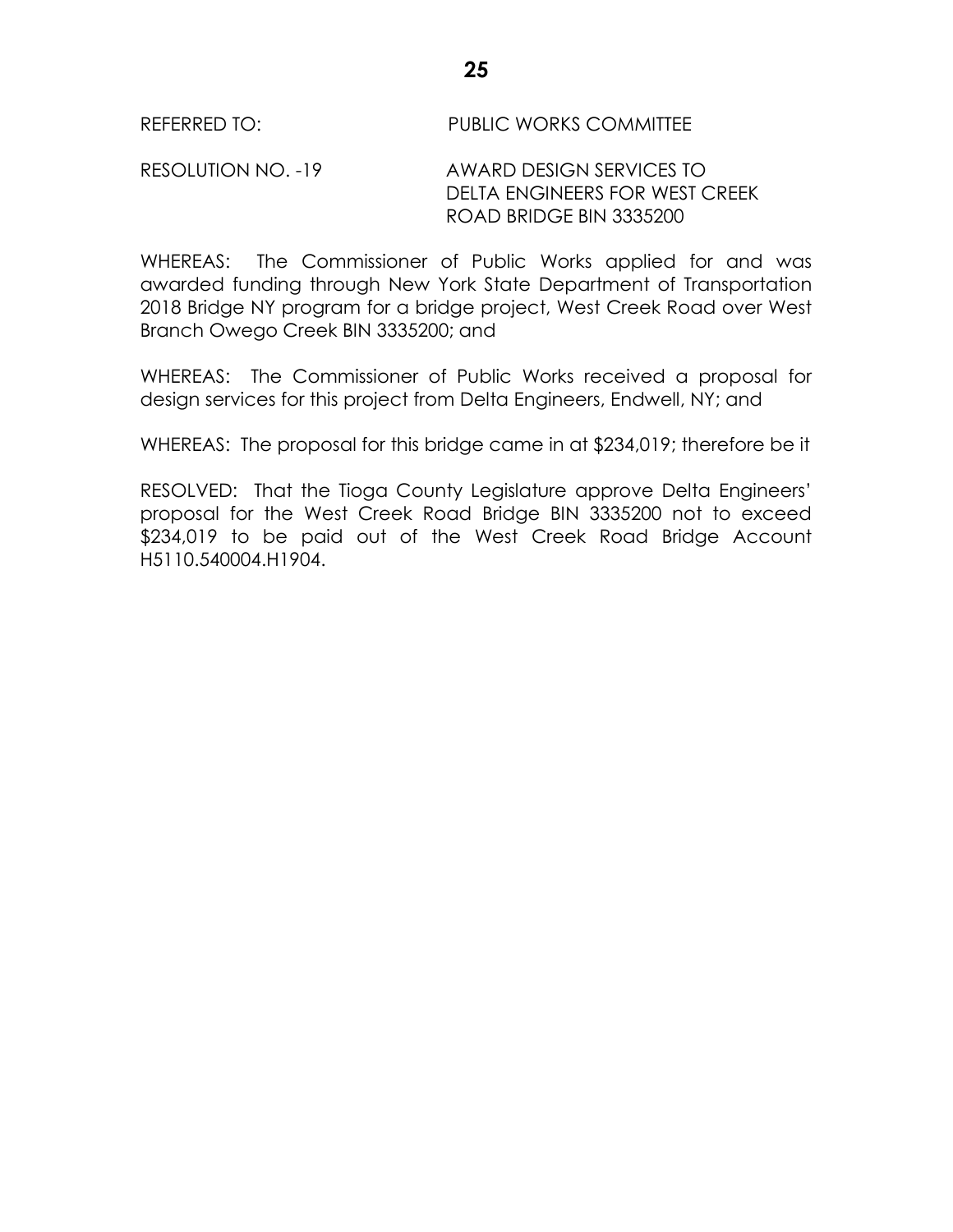### REFERRED TO: PUBLIC WORKS COMMITTEE

RESOLUTION NO. -19 AWARD DESIGN SERVICES TO MCFARLAND JOHNSON ENGINEERS FOR WEST RIVER DRIVE BRIDGE BIN 3335400

WHEREAS: The Commissioner of Public Works applied for and was awarded funding through New York State Department of Transportation 2018 Bridge NY program for a bridge project, West River Drive over Parks Creek BIN 3335400; and

WHEREAS: The Commissioner of Public Works received a proposal for design services for this project from McFarland Johnson Engineers, Binghamton, NY; and

WHEREAS: The proposal for this bridge came in at \$121,840; therefore be it

RESOLVED: That the Tioga County Legislature approve McFarland Johnson Engineers' proposal for the West River Drive Bridge BIN 3335400 not to exceed \$121,840 to be paid out of the West River Drive Bridge Account H5110.540004.H1903.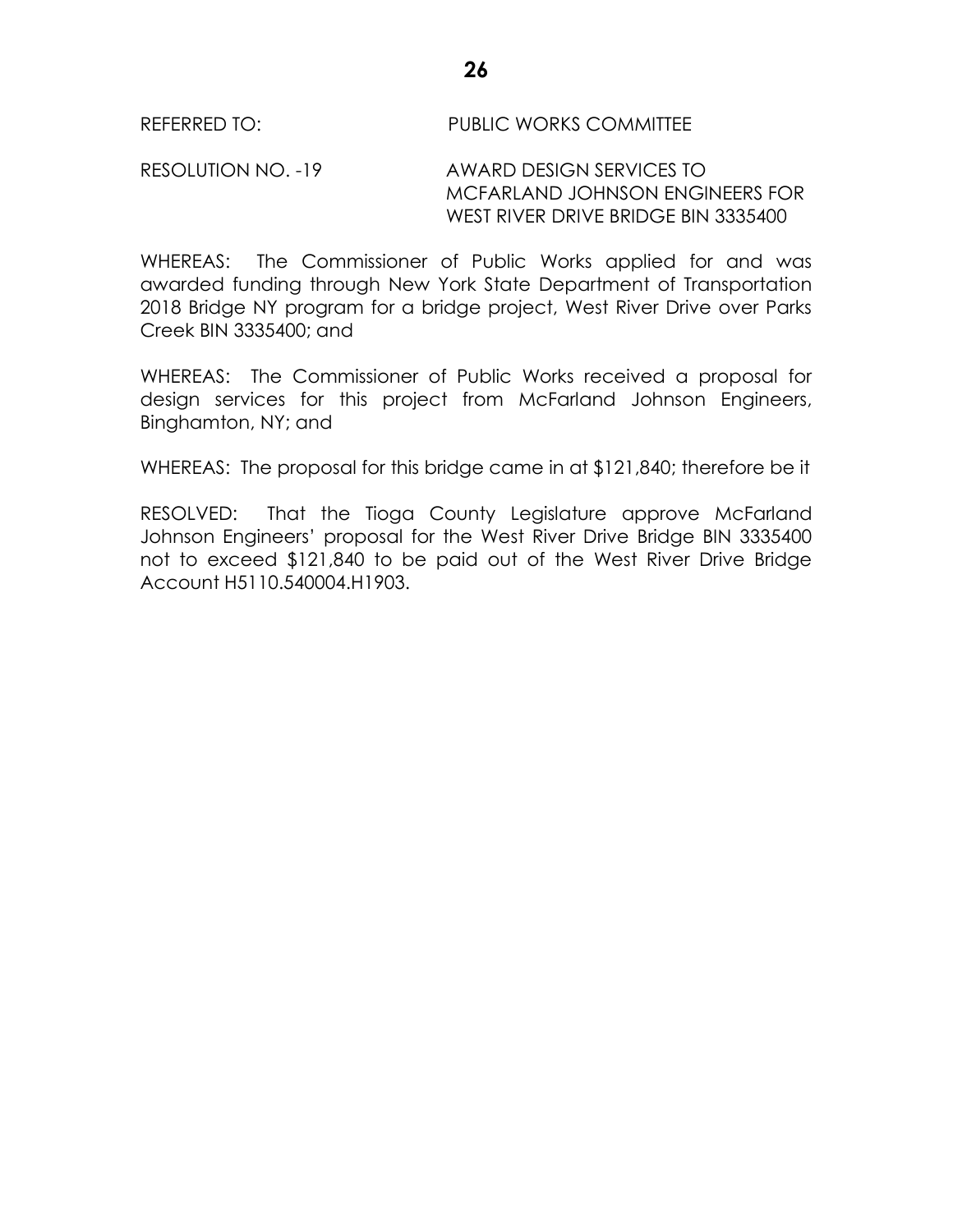| REFERRED TO:       | <b>FINANCE COMMITTEE</b>              |
|--------------------|---------------------------------------|
| RESOLUTION NO. -19 | ERRONEOUS ASSESSMENT<br>TOWN OF OWEGO |

WHEREAS: An application for Corrected Tax Roll for the year 2019 indicates that parcel #118.18-1-13 Account #1549 in the Village of Owego assessed to Katzenstein Family, NY LLC on the 2019 tax roll of the Town of Owego is erroneous in that on October 25, 2018 Hon. Ferris D. Lebous ordered a corrected assessed taxable value of \$15,180; be it therefore

RESOLVED: That a new tax bill was issued to Katzenstein Family, NY LLC by the Tioga County Real Property Office as follows:

|                       | Original Bill # | Corrected Bill # |
|-----------------------|-----------------|------------------|
| County                | 424.86          | 175.25           |
| Recycle               | 25.16           | 10.38            |
| <b>Town Wide</b>      | 39.18           | 16.16            |
| Return Village (2018) | 801.70          | 330.70           |
| <b>Total</b>          | 1290.90         | 532.49           |

And be it further

RESOLVED: That the erroneous county tax of \$ 249.60 be charged to the proper account in the records of the County Treasurer; and be it further

RESOLVED: That the erroneous solid waste tax of \$ 14.78 be charged back to the Solid Waste Fund; and be it further

RESOLVED: That the erroneous town tax of \$23.02 be charged back to the Town of Owego; and be it further

RESOLVED: That the erroneous Returned Village Tax of \$ 471.00 be charged back to the Village of Owego.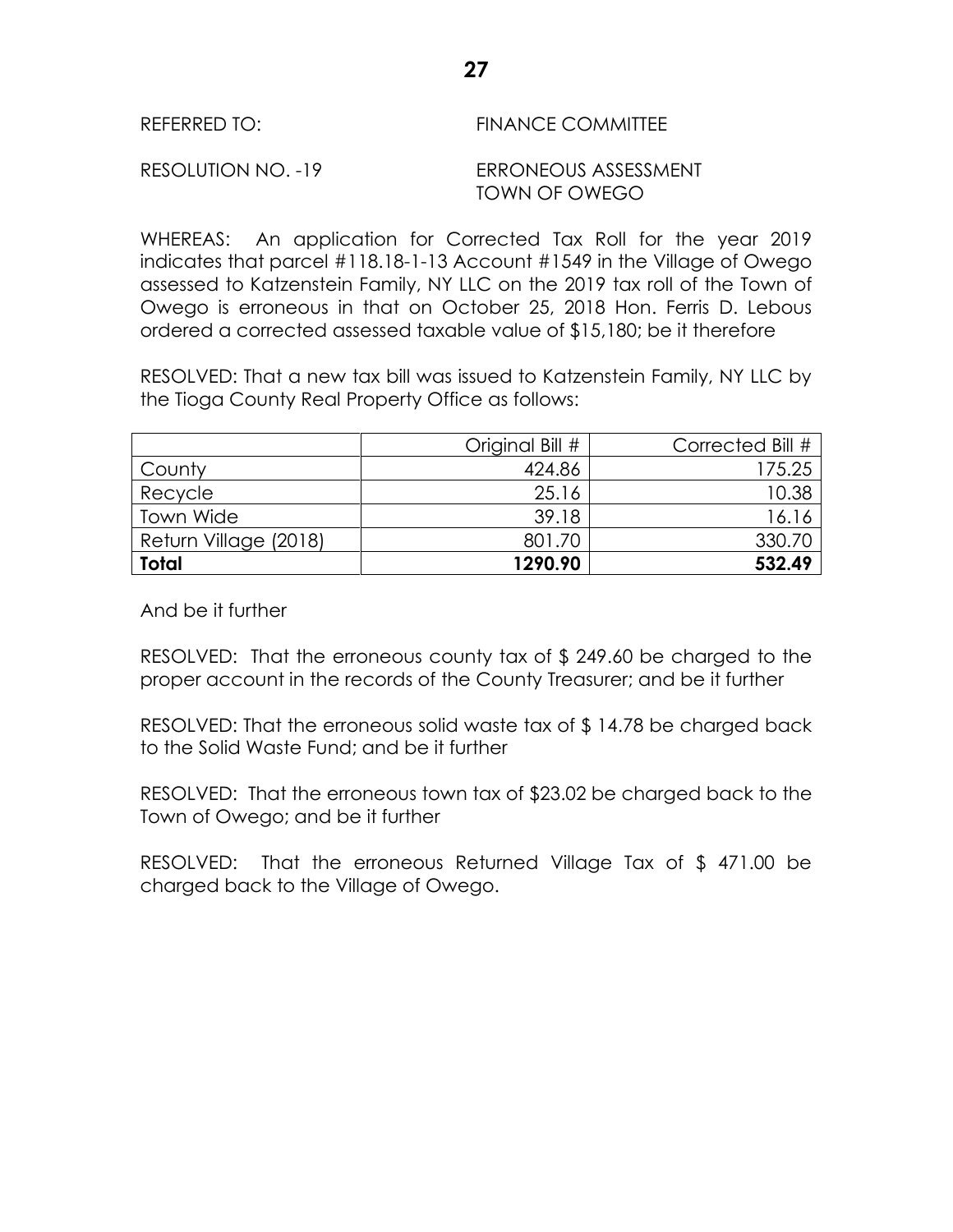| REFERRED TO:       | FINANCE COMMITTEE                     |
|--------------------|---------------------------------------|
| RESOLUTION NO. -19 | ERRONEOUS ASSESSMENT<br>TOWN OF OWEGO |

WHEREAS: An application for Corrected Tax Roll for the year 2019 indicates that parcel #129.07-1-1 Account #12431 in the Town of Owego assessed to Katzenstein Family, NY LLC on the 2019 tax roll of the Town of Owego is erroneous in that on October 25, 2018 Hon. Ferris D. Lebous ordered a corrected assessed taxable value of \$134,000; be it therefore

RESOLVED: That a new tax bill was issued to Katzenstein Family, NY LLC by the Tioga County Real Property Office as follows:

|              | Original Bill # | Corrected Bill # |
|--------------|-----------------|------------------|
| County       | 2,233.96        | 1,547.03         |
| Recycle      | 132.31          | 91.62            |
| Town Wide    | 206.03          | 142.68           |
| Part Town    | 568.86          | 393.94           |
| <b>Fire</b>  | 546.53          | 378.47           |
| <b>Total</b> | 3,687.69        | 2,553.74         |

And be it further

RESOLVED: That the erroneous county tax of \$ 686.93 be charged to the proper account in the records of the County Treasurer; and be it further

RESOLVED: That the erroneous solid waste tax of \$ 40.69 be charged back to the Solid Waste Fund; and be it further

RESOLVED: That the erroneous town tax of \$238.27 be charged back to the Town of Owego; and be it further

RESOLVED: That the erroneous Owego Fire Tax of \$ 168.06 be charged back to the Owego Fire District.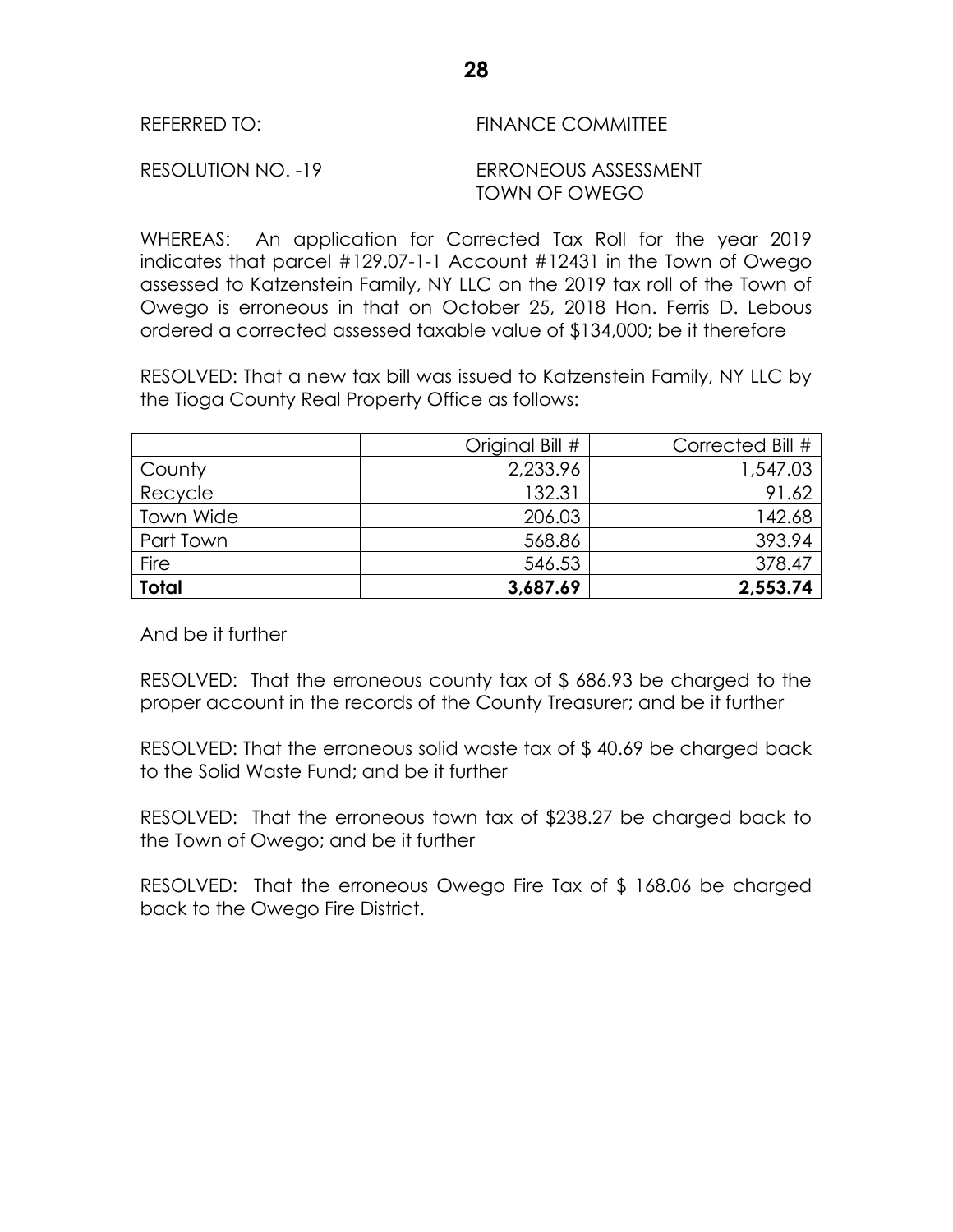| REFERRED TO: |  |  |  | <b>FINANCE COMMITTEE</b> |  |  |  |
|--------------|--|--|--|--------------------------|--|--|--|
|              |  |  |  |                          |  |  |  |

RESOLUTION NO. -19 ERRONEOUS ASSESSMENT

TOWN OF OWEGO

WHEREAS: An application for Corrected Tax Roll for the year 2019 indicates that parcel #129.11-1-30 Account #12785 in the Town of Owego assessed to Katzenstein Family, NY LLC on the 2019 tax roll of the Town of Owego is erroneous in that on October 25, 2018 Hon. Ferris D. Lebous ordered a corrected assessed taxable value of \$18,975; be it therefore

RESOLVED: That a new tax bill was issued to Katzenstein Family, NY LLC by the Tioga County Real Property Office as follows:

|                  | Original Bill # | Corrected Bill # |
|------------------|-----------------|------------------|
| County           | 864.72          | 219.07           |
| Recycle          | 51.21           | 12.97            |
| <b>Town Wide</b> | 79.75           | 20.20            |
| Part Town        | 220.19          | 55.78            |
| Fire             | 211.55          | 53.59            |
| <b>Total</b>     | 1,427.42        | 361.61           |

And be it further

RESOLVED: That the erroneous county tax of \$645.65 be charged to the proper account in the records of the County Treasurer; and be it further

RESOLVED: That the erroneous solid waste tax of \$ 38.24 be charged back to the Solid Waste Fund; and be it further

RESOLVED: That the erroneous town tax of \$223.96 be charged back to the Town of Owego; and be it further

RESOLVED: That the erroneous Owego Fire Tax of \$ 157.96 be charged back to the Owego Fire District.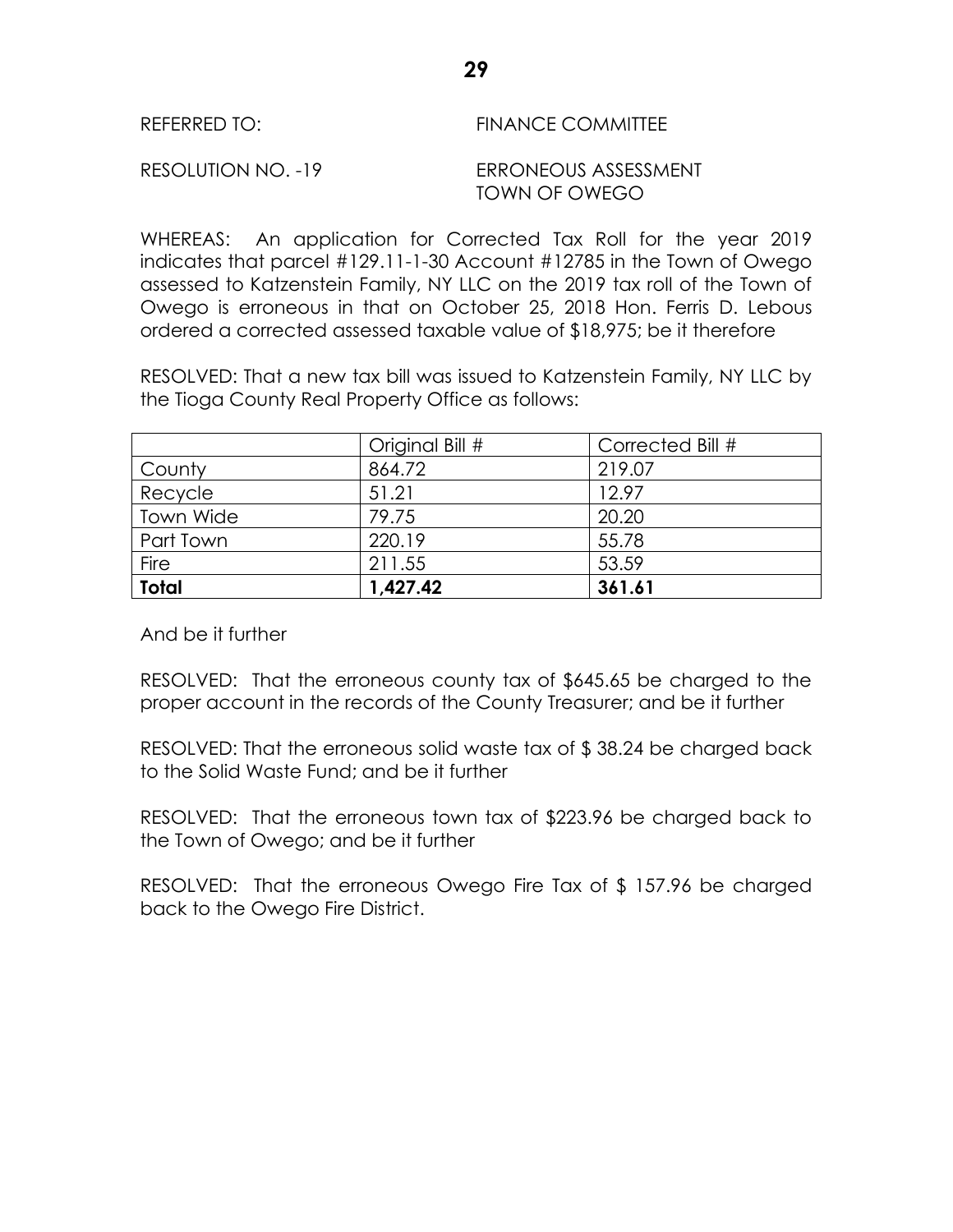| REFERRED TO: | <b>FINANCE COMMITTEE</b> |
|--------------|--------------------------|
|              |                          |

RESOLUTION NO. -19 ERRONEOUS ASSESSMENT TOWN OF OWEGO

WHEREAS: An application for Corrected Tax Roll for the year 2019 indicates that parcel #129.07-1-11 Account #12433 in the Town of Owego assessed to Katzenstein Family, NY LLC on the 2019 tax roll of the Town of Owego is erroneous in that on October 25, 2018 Hon. Ferris D. Lebous ordered a corrected assessed taxable value of \$75,600; be it therefore

RESOLVED: That a new tax bill was issued to Katzenstein Family, NY LLC by the Tioga County Real Property Office as follows:

|                  | Original Bill # | Corrected Bill # |
|------------------|-----------------|------------------|
| County           | 1,198.37        | 872.80           |
| Recycle          | 70.97           | 51.69            |
| <b>Town Wide</b> | 110.52          | 80.50            |
| Part Town        | 305.15          | 222.25           |
| Fire             | 293.18          | 213.53           |
| <b>Total</b>     | 1,978.19        | 1,440.77         |

And be it further

RESOLVED: That the erroneous county tax of \$325.57 be charged to the proper account in the records of the County Treasurer; and be it further

RESOLVED: That the erroneous solid waste tax of \$ 19.28 be charged back to the Solid Waste Fund; and be it further

RESOLVED: That the erroneous town tax of \$112.92 be charged back to the Town of Owego; and be it further

RESOLVED: That the erroneous Owego Fire Tax of \$ 79.65 be charged back to the Owego Fire District.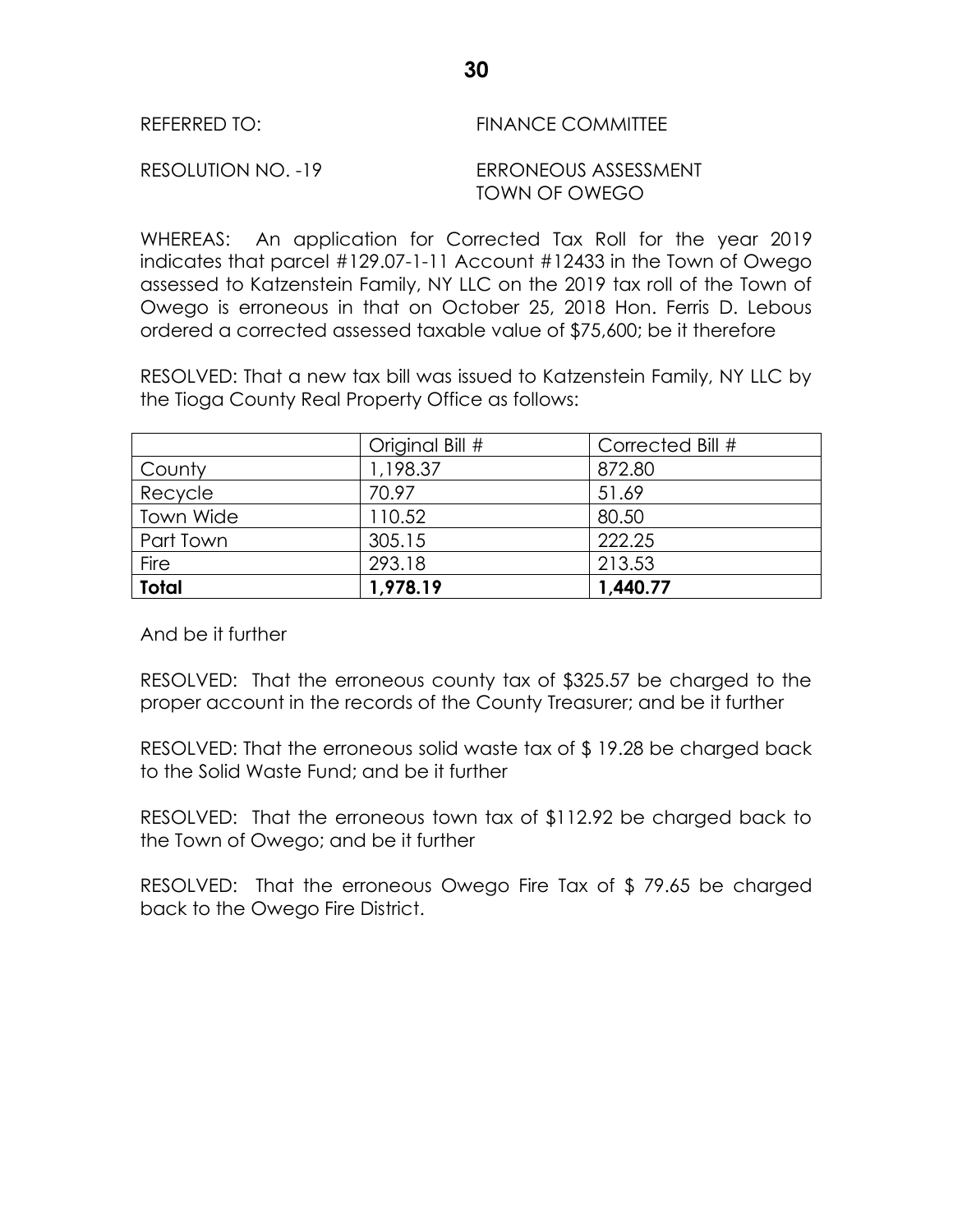RESOLUTION NO. -19 ERRONEOUS ASSESSMENT TOWN OF SPENCER

WHEREAS: An application for Corrected Tax Roll for the year 2019 indicates that parcel #68.12-2-12 Account #182 in the Town of Spencer assessed to David B Chandler on the 2019 tax roll of the Town of Spencer is erroneous in that the Village of Spencer returned Bill#58 Account #182 to the County Treasurer as unpaid; and

WHEREAS: The County Treasurer's Office relevied the returned 2018 Village Tax on the 2019 Tax Roll of the Town of Spencer; and

WHEREAS: David B Chandler contested his 2019 bill, claiming he had paid his Village taxes to the Village of Spencer Clerk; and

WHEREAS: David B Chandler and the Village of Spencer Clerk provided sufficient proof, in the form of a paid receipt and Village paid record; be it therefore

RESOLVED: That a new tax bill be issued to David B Chandler by the Real Property Office as follows:

|                       | Original Bill # | Corrected Bill # |
|-----------------------|-----------------|------------------|
| County                | 227.17          | 227.17           |
| Recycle               | 13.45           | 13.45            |
| Town Wide             | 97.11           | 97.11            |
| Return School (2018)  | 525.59          | 525.59           |
| Return Village (2018) | 93.44           | 0.00             |
| <b>Total</b>          | 956.76          | 863.32           |

And be it further

RESOLVED: That the erroneous returned village tax of \$93.44 be charged back to the Village of Spencer; and it be further

RESOLVED: That the erroneous County Penalty of \$6.11 be charged back to the proper account in the records of the County Treasurer.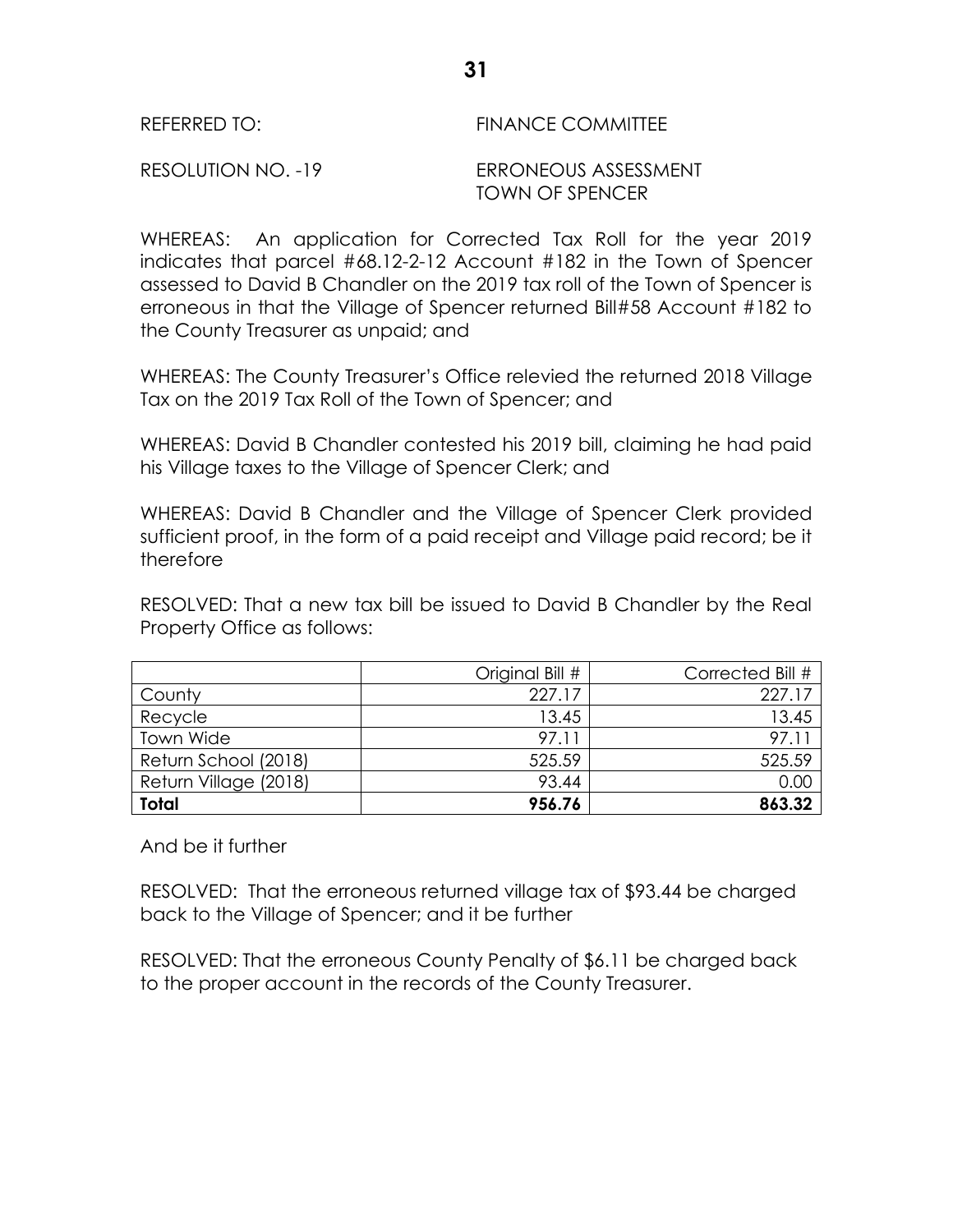REFERRED TO: PERSONNEL COMMITTEE

RESOLUTION NO. -19 AMEND EMPLOYEE HANDBOOK NON-UNION BENEFITS POLICY (FORMERLY POLICY 44)

WHEREAS: The Non-Union Benefits Policy needs clarification in several areas to ensure eligibility is clear; therefore be it

RESOLVED: That Section 2: LEAVE ACCRUALS be revised to delete the first sentence which reads "Part-time (less than half-time) non-union employees and elected officials are not entitled to leave accruals."; and be it further

RESOLVED: That Section 5: HEALTH & DENTAL INSURANCE paragraph one be revised to read as follows:

> "Eligibility: All full-time employees, Elected Officials (except Coroners), part-time Attorneys (except those in the Treasurer's Office) and part-time Dentists are eligible to participate in the Health /Dental/vision programs.":

and be it further

RESOLVED: That the "Employee Contributions" chart in Section 5 be revised to indicate the column heading of "2018 & 2019"; and be it further

RESOLVED: That the following sentence be deleted from Section 5 paragraph nine: "A 90 day supply of prescriptions will only be available through mail-order, and will require two times the co-pay."; and be it further

RESOLVED: That Section 6: DISABILITY INSURANCE be revised to include a sentence at the end of the paragraph which states:

> "All full-time employees except elected officials are eligible for this benefit.";

and be it further

RESOLVED: That Section 7: DEFERRED COMPENSATION be revised to add the following sentence at the end of the first paragraph: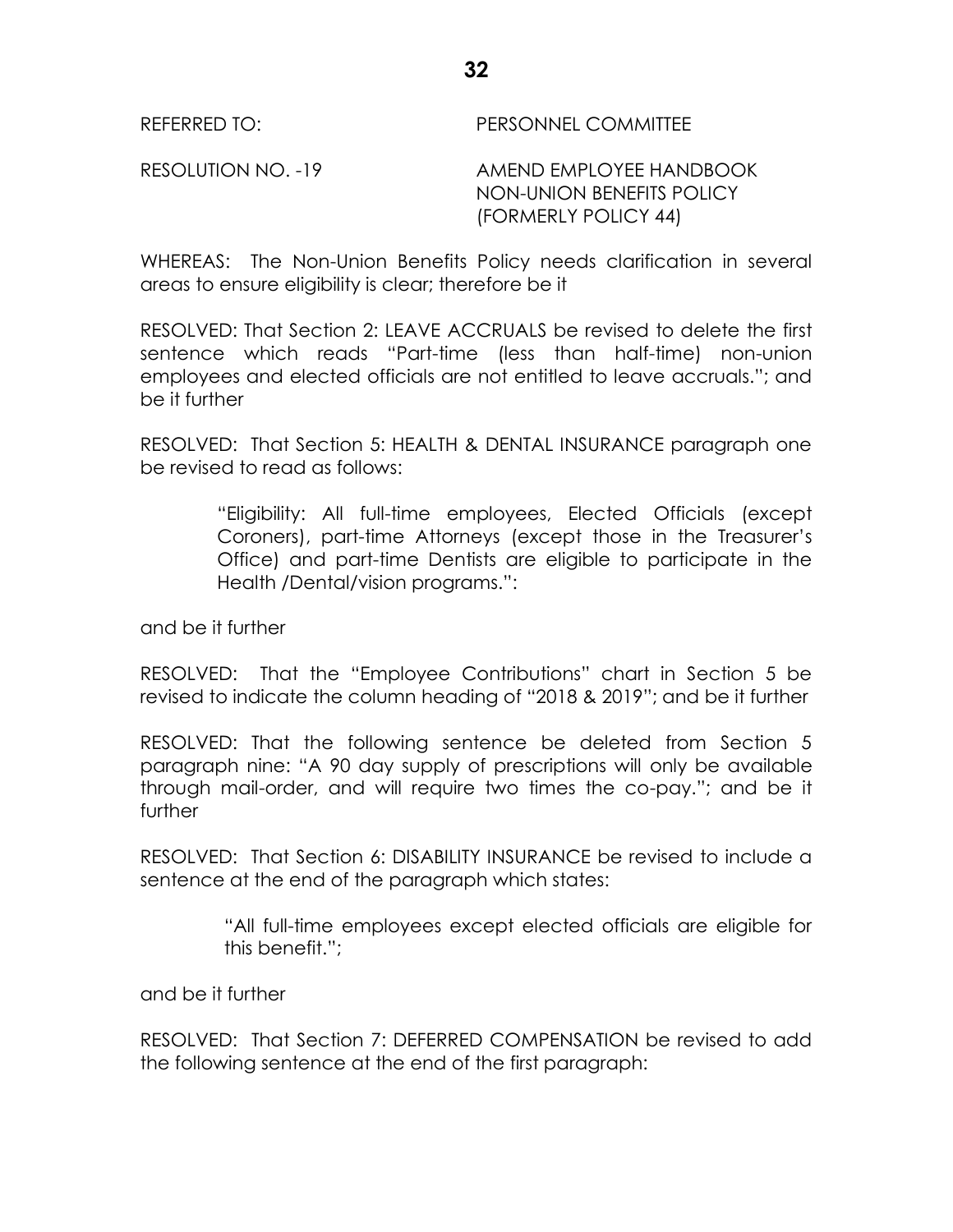"All non-union employees are eligible to participate in the Deferred Compensation Plan.";

and be it further

RESOLVED: That Section 10: FLEXIBLE SPENDING PROGRAM be revised so the first sentence reads:

> "All salaried non-union employees who have passed probation are eligible to participate in the Flexible Spending Program.";

and be it further

RESOLVED: That Section 11: JURY DUTY be revised to read:

"Any full-time employee called to Jury Duty will receive his/her regular salary minus any jury pay and will not be required to use leave time to cover said absence(s).";

and be it further

RESOLVED: That the remainder of the Non-Union Benefits Policy is unchanged.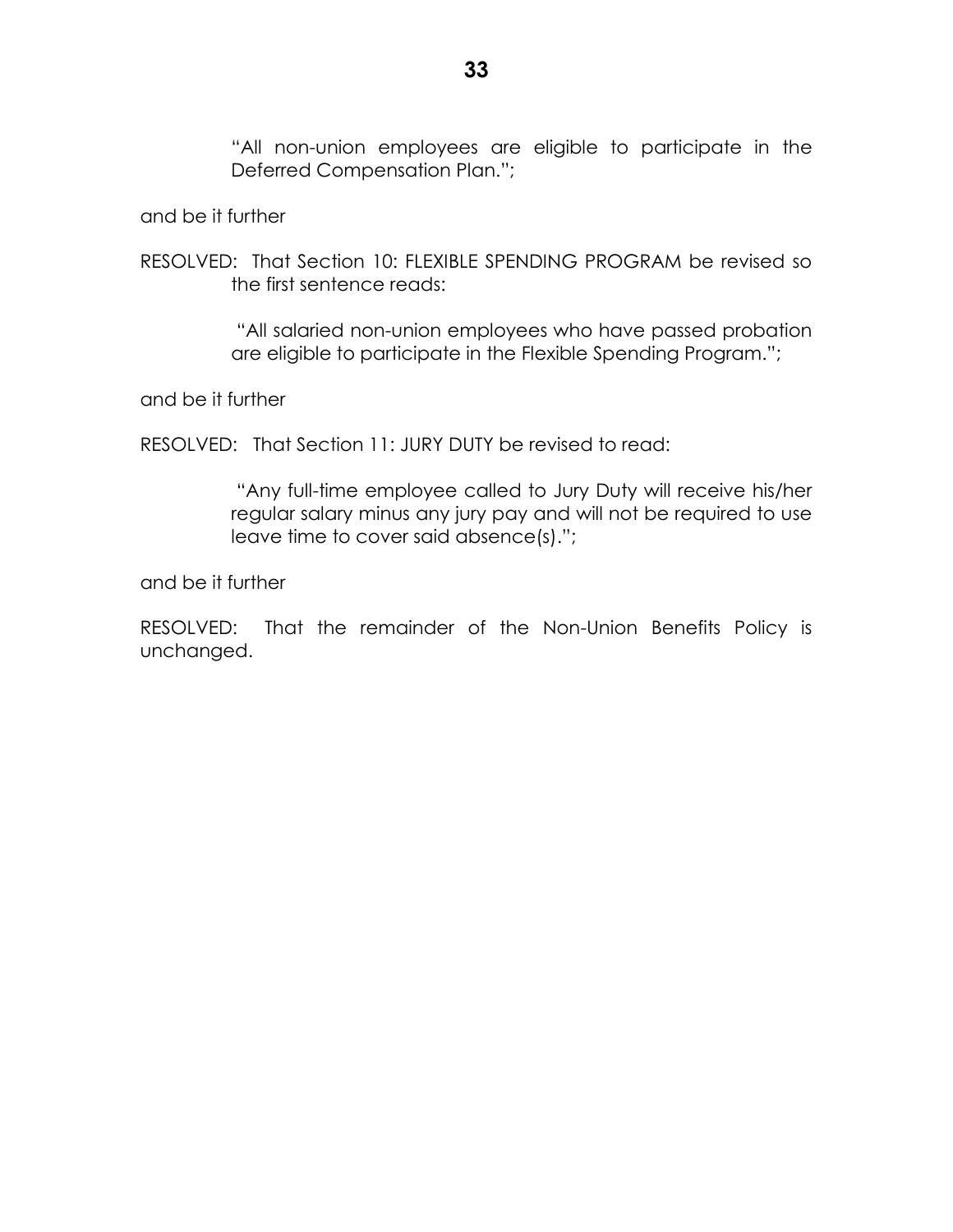## REFERRED TO: PUBLIC SAFETY

RESOLUTION NO. -19 APPOINTMENT OF ADMINISTRATIVE CORONER

WHEREAS: The Tioga County Coroners have selected an Administrative Coroner for 2019; and

WHEREAS: Such Administrative Coroner will perform the supervisory duties of managing their budget, paying the bills, and various office functions of the Coroner's office; and

WHEREAS: The Administrative Coroner will have no supervisory authority over the other Coroners; therefore be it

RESOLVED: That W. Stewart Bennett, Tioga County Coroner, has been selected by the four duly elected County Coroners to be designated as the Administrative Coroner for 2019 and be given a stipend of \$5,000.00 as set forth in the County budget.